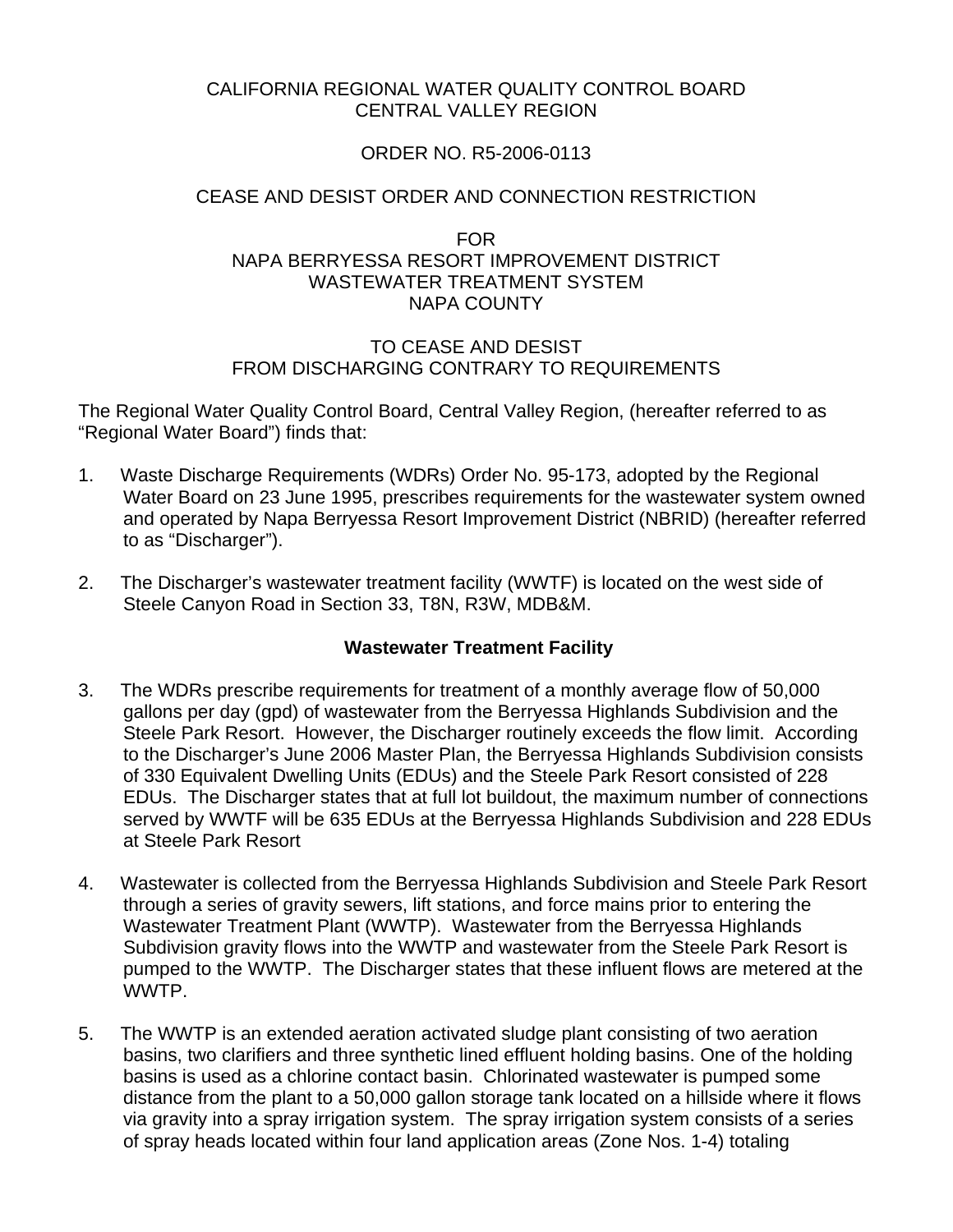approximately 60 acres. The Zone No. 1 land application area is located on a hillside above a tailwater pond. The other zones are also located on the hillside above a dirt road and theoretically drain into the tailwater pond. A pump station conveys recycled water from the tailwater pond back up to the spray irrigation system storage tank.

#### **Previous Enforcement**

- 6. On 25 April 1995, the Discharger was issued a Notice of Violation (NOV) for discharging wastewater into an overflowing drainage ditch that is a tributary to Lake Berryessa, and for not notifying Regional Water Board staff of the spill. This NOV was based on a 7 April 1995 site inspection where staff discovered that wastewater was being applied to the Zone No. 1 land application area during a period of moderate to heavy precipitation. The NOV stated that the part-time plant operator indicated that this spill had been intermittently ongoing since January 1995. The NOV required the Discharger to submit a plan and time schedule by 2 June 1995 to evaluate the wastewater system's capacity. In addition, the NOV required the Discharger to implement changes to cease the discharge to surface waters. Finally, the NOV required the Discharger to implement a spill sampling and notification program.
- 7. In a 31 May 1995 letter, the Discharger stated that backup power sources and pump systems were not functional during the periods of heavy inflow and infiltration experienced in January and March 1995. The Discharger also stated that the following measures were either initiated or completed:
	- a. Installation of a new culvert at the north end of the Zone No. 1 land application area to ensure that all runoff flows into the tailwater pond.
	- b. The submittal of a plan by September 1995 that addresses the treatment facility design capacity, necessary upgrades, inflow/infiltration, the backup power generation problems, and any other deficiencies at the plant.
	- c. The installation of a backup generator by the winter of 1996 to provide electrical power as needed.
	- d. A spill sampling and notification program was provided to the plant operators.
- 8. On 20 November 1995, the Discharger was again issued a NOV for discharging wastes to surface water drainage courses. This NOV was based on a 25 October 2005 site inspection where Regional Water Board staff found that wastewater from the land application areas was being allowed to runoff into surface water drainage courses. The volume and duration of the discharge was not known. In addition, the Discharger was in violation of the WDRs due to the lack of capacity in the tailwater pond and sludge storage basin, and for the non-submittal of the Sludge Disposal Plan required by the WDRs. The NOV cited violations of numerous Prohibitions and Specifications of the WDRs.
- 9. In April 1996, the Discharger submitted a report titled *"Capacity Study for the Wastewater Treatment and Disposal Facilities for Napa Berryessa Resort Improvement District."* In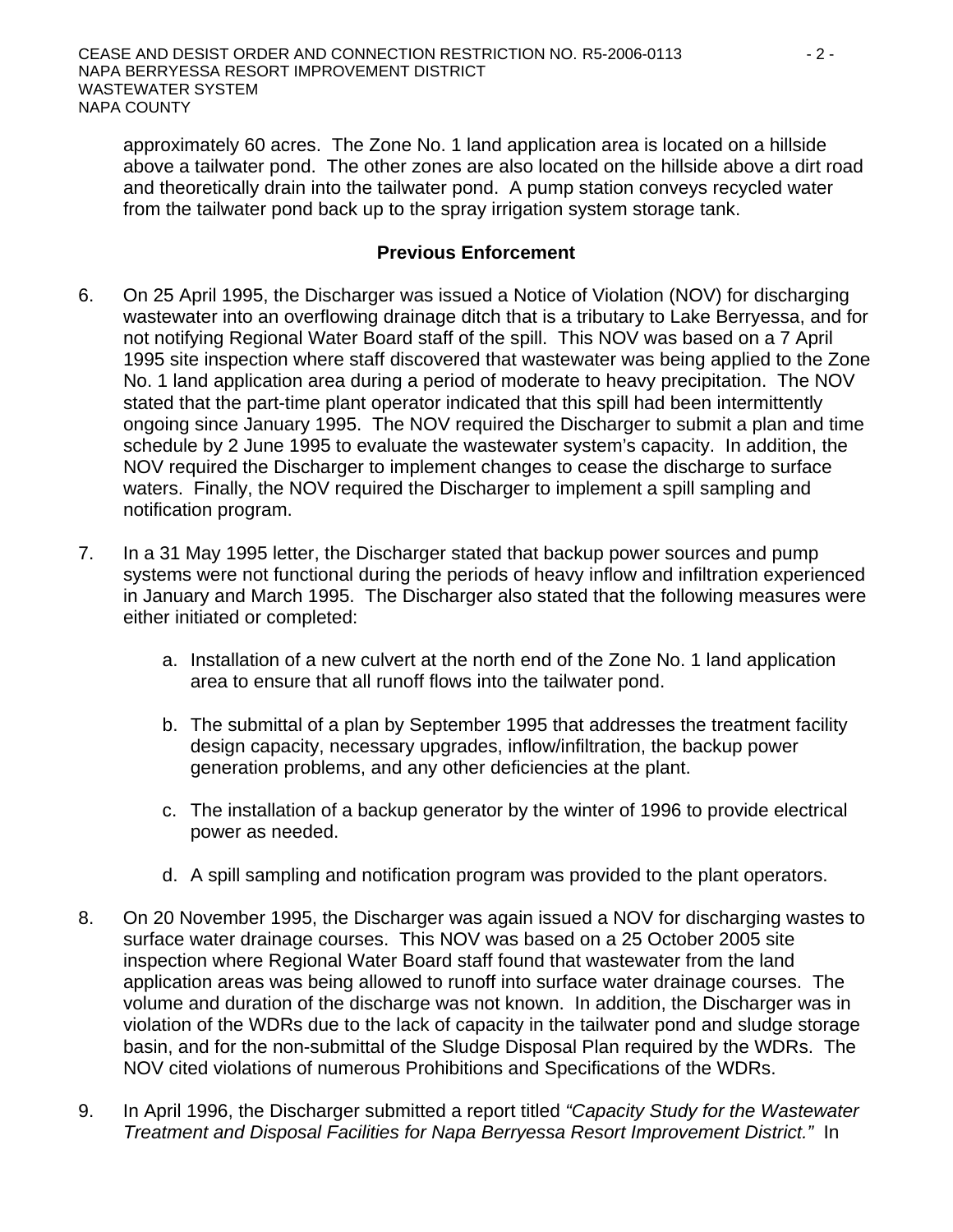summary, the report concluded that excessive infiltration/inflow exists at the facility and significantly impacts treatment and reuse systems. In addition, the report stated that the sludge handling facilities at the wastewater treatment plant are inadequate. The report included recommendations for (a) a study to identify and correct the sources of I/I, (b) a study of alternatives for improving sludge handling facilities, and (c) investigating the feasibility of conducting dewatering and disposal of sludge accumulated in the storage lagoon.

- 10. On 24 July 1996, a five-year financial plan to finance many of the improvements was approved by the NBRID Board of Directors and submitted to the Regional Water Board. In summary, the Discharger stated that they applied for funding through the Proposition 204 grant/low interest loan program and the United States Department of Agriculture (USDA) Rural Development Program, but did not qualify because of the median household income being higher than the funding threshold. In addition, the Discharger stated that they were able to generate approximately \$56,000 to fund both water and wastewater improvements made during the 1997-98 and 1998-99 fiscal years. Finally, the Discharger stated that they were planning meetings with customer groups to determine how to fund larger improvements to the wastewater system.
- 11. On 20 September 1996, the Regional Water Board adopted Cease and Desist (C&D) Order No. 96-232 issued to the Discharger for violating Discharge Prohibition No. A.1, Discharge Specifications Nos. B.9, B.10, and B.15, and Sludge Disposal Requirement No. C.4 of the WDRs. The C&D Order required the Discharger to provide the following information: (a) a short-term sludge disposal plan by 15 November 1996, (b) a financial plan by 15 May 1997, (c) a long term sludge management plan by 1 August 1997, (d) complete an expansion project design by 1 November 1998, (e) commence expansion construction by 1 May 1999, (f) complete construction and achieve full compliance by 15 September 2000, and (g) submit quarterly progress reports which were to include the number of connections made and building permits issued during the calendar quarter. However, the Discharger only submitted the short term and long term sludge disposal plans, and the financial plan; and did not complete the rest of the work required by the C&D Order.
- 12. On 13 November 1996, the Discharger submitted the short-term and long-term sludge management plans. In summary, the short term plan stated that the Discharger had entered into an agreement to rent a portable phase separator for a one-month period to dewater the sludge from the sludge storage pond. The plan also stated that the dried sludge would be removed from the pond and applied to the spray application area. The long-term sludge disposal plan stated that the portable separator would be purchased and a more permanent handling process would be installed depending on the success of the short term plan. Regional Water Board staff determined these plans to be acceptable on 27 January 1997. However, the Discharger never implemented the long-term plan, and the sludge dried during the pilot study remains in a pile on the Zone No. 1 land application area.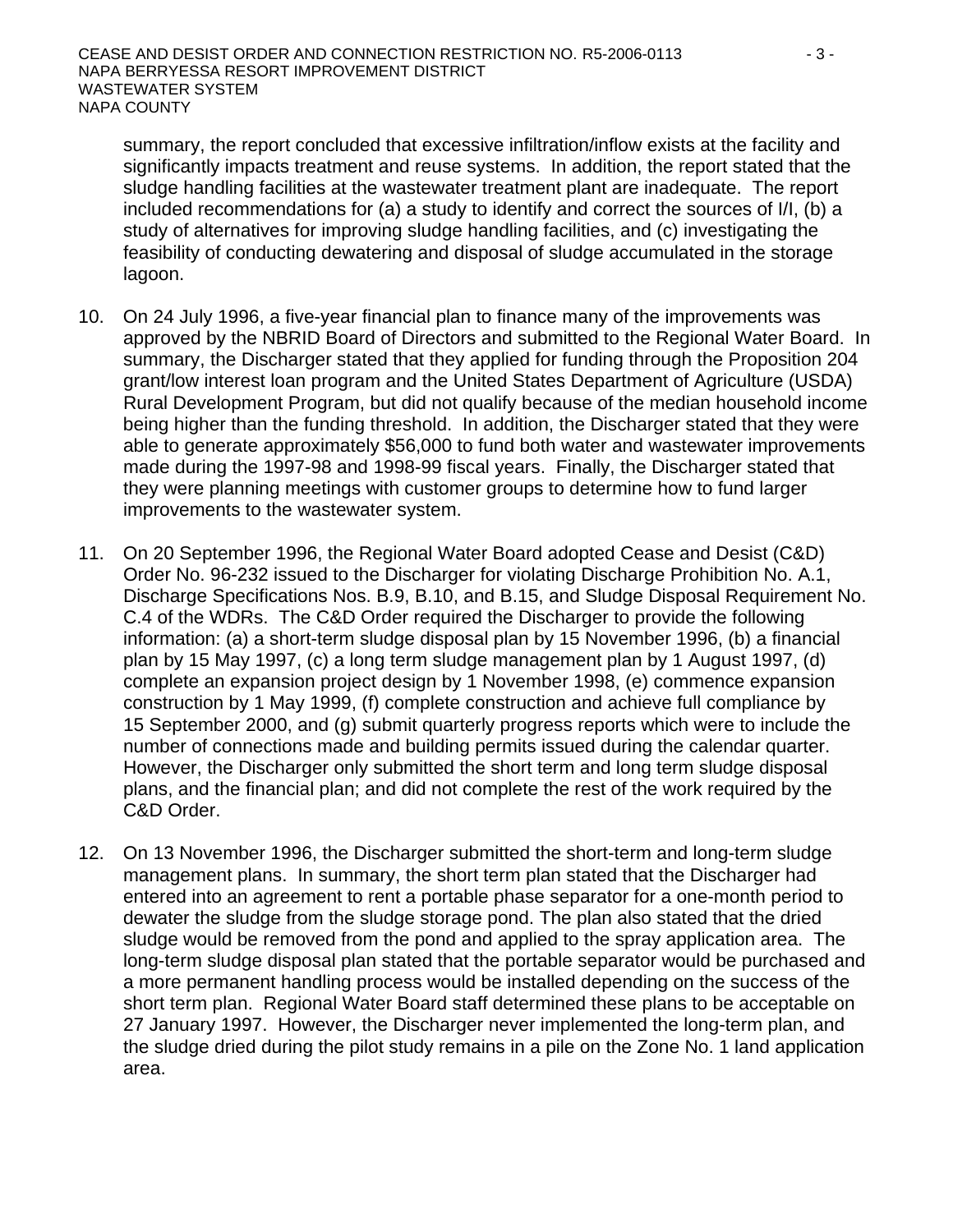# **Inflow/Infiltration Analysis**

13. The Discharger reported that during the winter of 1996/1997, visual observations of the manholes and the sewer mains in the back easements were evaluated during rainstorms to identify areas of the collection system with the highest flows. Approximately 2,000 feet of sewer main was video surveyed and with the exception of repairing three sections of sewer pipe, the Discharger indicated that the joints were generally in very good condition. During the winter of 1997/1998, approximately 300 feet of sewer main was identified as a possible problem. However, subsequent video logging of the sewer main did not show any repairable spots. In addition, the Discharger states that they replaced two cleanout caps and sealed two dry well pump stations and a manhole.

# **Violations and Threatened Violations of WDRs and C&D Orders**

#### Spill Violations

- 14. Discharge Prohibition No. A.1 of WDRs Order No. 95-173 states: *"Discharge of wastes to surface waters or surface water drainage courses is prohibited."*
- 15. Discharge Prohibition No. A.2 of WDRs Order No. 95-173 states: *"Bypass or overflow of untreated or partially treated effluent is prohibited."*
- 16. Discharge Specification No. B.15 of WDRs Order No. 95-173 states: *"The discharge shall remain within the designated disposal areas at all times."*
- 17. Discharge Specification No. B.16 of WDRs Order No. 95-173 states: "*Storm water runoff from the irrigation areas shall not discharged to any surface water drainage course within 48 hours of the last application of reclaimed water*."
- 18. On 30 December 1996, the Discharger reported a spill estimated at approximately 150,000 gallons of partially treated wastewater to a tributary to Lake Berryessa. The spill was reported following several days of rain. The Discharger stated that monitoring during the storm event indicated that considerable inflow was from the Steele Park Resort. The Discharger also stated that future rainstorms lasting two or more days would result in additional spillage.
- 19. On 12 March 2002, Regional Water Board staff sent the Discharger a report documenting the results of a 20 February 2002 inspection of the wastewater treatment system. The report identified several potential concerns including the runoff/runon and tailwater control arrangement for the Zone Nos. 2, 3, and 4 land application areas.
- 20. On 16 January 2003, Regional Water Board staff sent the Discharger a report of a 30 August 2002 inspection. The inspection was conducted to determine whether the Discharger had made improvements to the deficiencies noted during a previous inspection conducted on 12 March 2002. Staff requested that the Discharger submit a technical report addressing the containment of the spray application runoff water, and the tailwater control.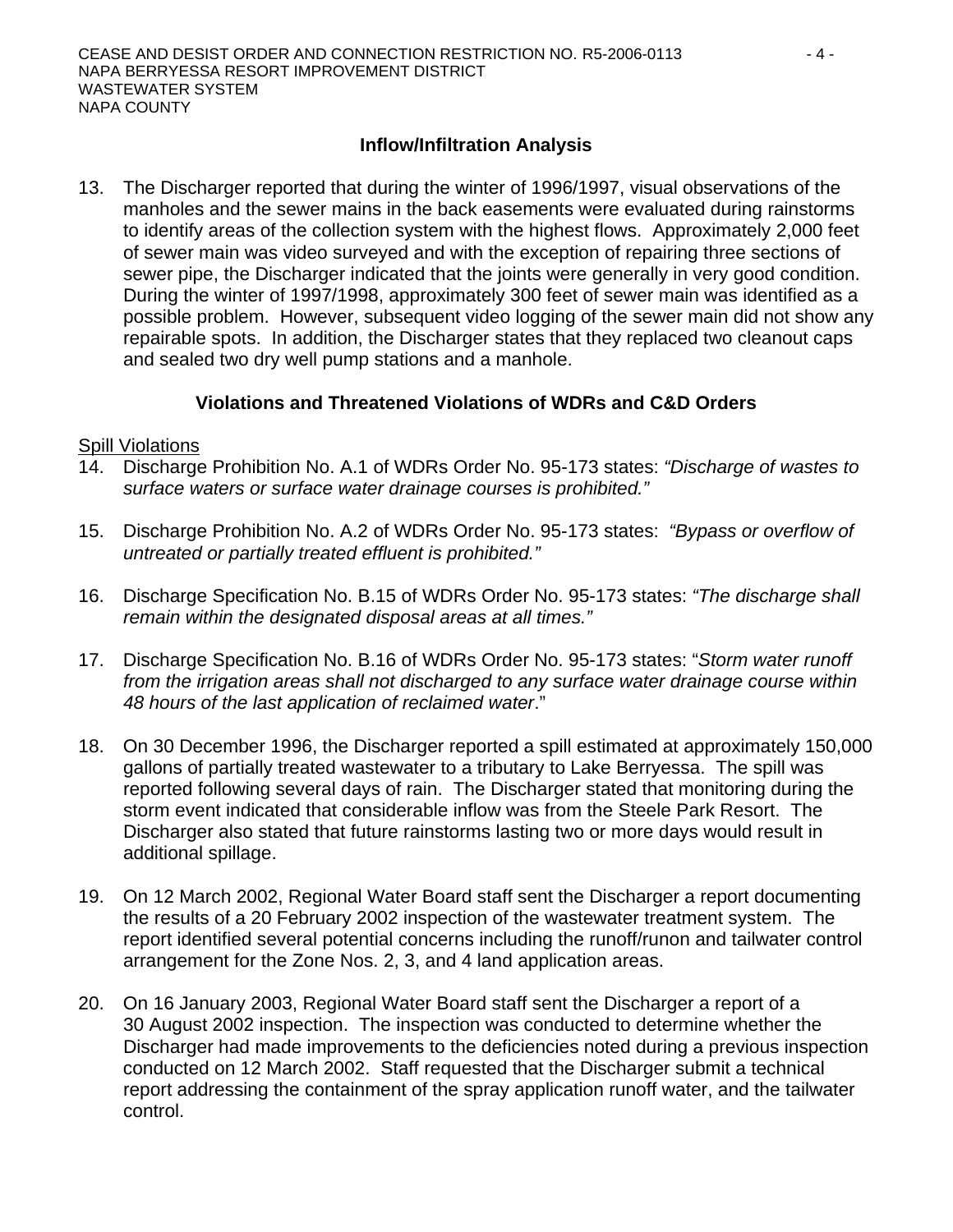- 21. On 17 March 2003, the Discharger submitted a letter in response to the 16 January 2003 inspection report transmittal. The Discharger stated that the wood cofferdam had recently been replaced with a concrete structure outfitted with four culverts designed to allow for the passage of wet weather flow, to control tailwater flow downstream of the structure, to provide a natural transition zone between the culverts and the natural stream channel downstream, and also to assist in the redirection of spray runoff water into the pond when Zone Nos. 2, 3, and 4 were used.
- 22. On 21 March 2006, following an 8 December 2005 site inspection, the Discharger was issued a NOV for failure to inspect the spray disposal field on a daily basis as required by Revised Monitoring and Reporting (MRP) No. 95-173. Therefore it is unknown whether the tailwater controls are sufficient to prevent discharges to surface waters. Due to the small volume of the tailwater pond, it is assumed that wastewater runoff from the land disposal areas occurs in the winter. It is noted that the Discharger is not consistently inspecting the sprayfields or reporting freeboard levels in the tailwater collection pond.

#### Flow Violations

- 23. Discharge Specification No. B.1 of WDRs Order No. 95-173 states: *"The monthly average discharge shall not exceed 50,000 gallons per day."* Regional Water Board staff's review of monthly monitoring reports submitted between July 2000 and March 2006 indicates that the average monthly discharge has ranged from 26,367 gallons per day (gpd) to 153,724 gpd. During this period, the monthly average discharge exceeded 50,000 gpd for 48 months.
- 24. As described in the June 2006 Master Plan, "Although the meter has been reportedly calibrated, the monthly average flows reported are inconsistent and questionable." It is critical that the Discharger report influent and effluent flows from properly calibrated meters, in order to ascertain compliance with the flow limit of the WDRs, to properly plan for an expanded facility, and to determine the effects of I/I on the system. Therefore, it is appropriate to require that a third party certify the calibration of all flow meters used to determine compliance with the WDRs.

#### Pond Monitoring Violations

- 25. Discharge Specification No. B.3 of the WDRs states: *"As a means of discerning compliance with Discharge Specification No. B.3, the dissolved oxygen content in the upper zone (1 foot) of wastewater ponds shall not be less than 1.0 mg/L."* The Discharger was not required to monitor the ponds for dissolved oxygen prior to April 2004; however, since that time this monitoring has been required. A review of the monitoring reports shows that dissolved oxygen levels are not being reported in all ponds.
- 26. Discharge Specification No. B.7 of WDRs Order No. 95-173 states: "*Ponds shall be managed to prevent breeding of mosquitoes. In particular,*
	- *a. An erosion control program should assure that small coves and irregularities are not created around the perimeter of the water surface.*
	- *b. Weeds shall be minimized through control of water depth, harvesting, or herbicides.*
	- *c. Dead algae, vegetation, and debris shall not accumulate on the water surface.*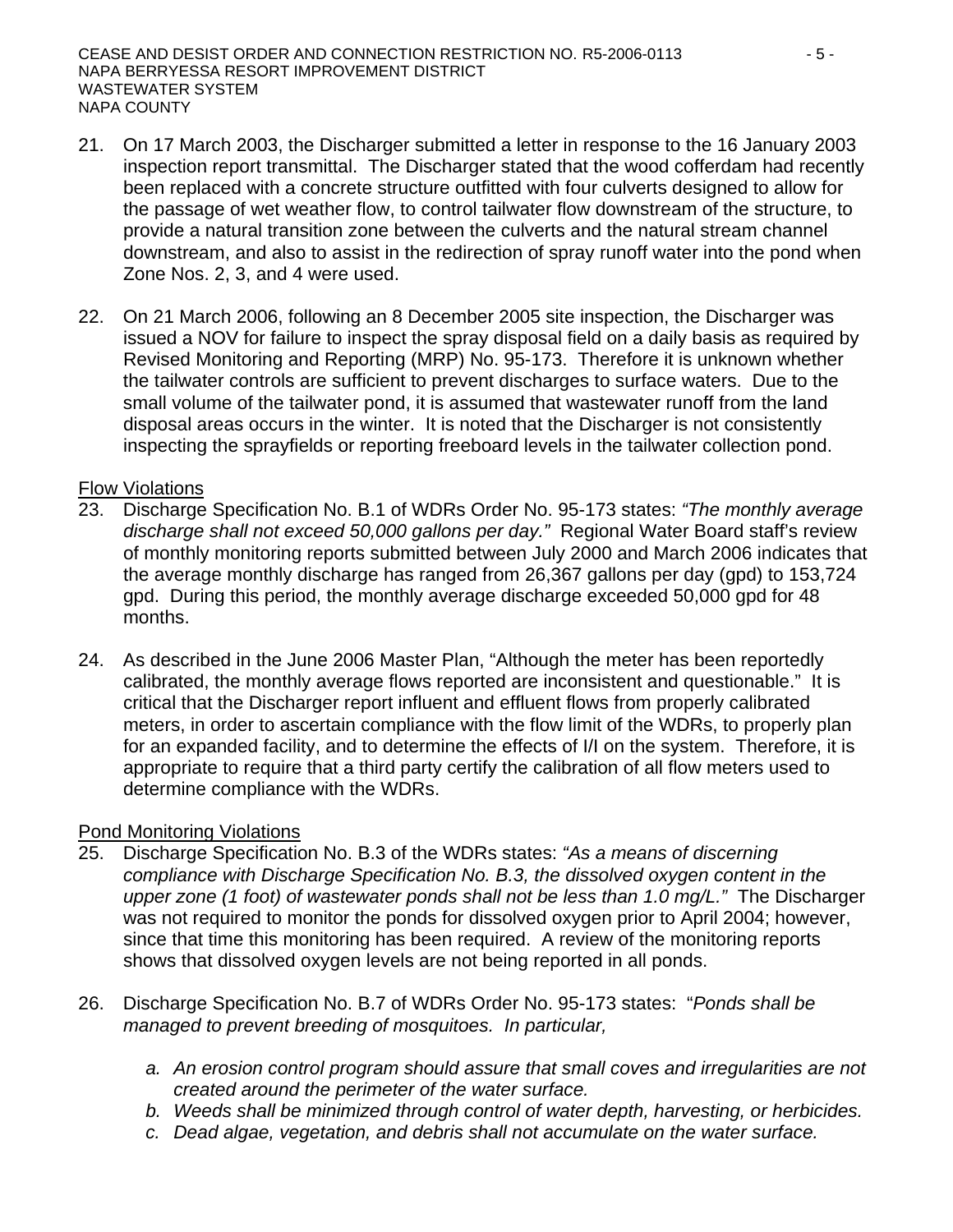- 27. On 23 February 1999, Regional Water Board staff sent a report to the Discharger documenting the results of a 5 January 1999 inspection report stating that there was an overgrowth of weeds and other forms of vegetation in and around the tailwater pond and the drainage channel.
- 28. On 12 March 2002, the Discharger was sent another report documenting the results of a 20 February 2002 site inspection that again identified significant algae growth in the tailwater pond.
- 29. In a 17 March 2003 report, the Discharger stated that the weeds around the tailwater and sludge ponds will be periodically sprayed with pesticide, and the vegetation within the tailwater pond will be managed with a surfactant.
- 30. On 25 October 2004, the Discharger submitted a report indicating that application of herbicide by Napa County Mosquito Abatement Control District (NCMCD) did not include direct treatment of the duckweed. The report also stated that the tailwater pond would be monitored biannually for the presence of duckweed and that when the duckweed covered approximately 50 percent of the pond surface then the duckweed would be manually removed. The Discharger states that it has since conducted the biannual monitoring which consists of a visual inspection of the pond and the application of herbicide onto the banks of the pond by NCMCD.

#### Land Application Area Violations

- 31. Discharge Specification No. B.14 of WDRs Order No. 95-173 states: *"The Discharger may not spray irrigate effluent during periods of precipitation and for at least 24 hours after cessation of precipitation or when winds exceed 30 mph."*
- 32. The Discharger has been in violation of Discharge Specification No. B.14 on numerous occasions. For instance, monthly self-monitoring reports from December 2005 through March 2006 shows that rainfall occurred a total of 46 days and that the Discharger applied wastewater to the land application areas via spray irrigation every day during those months.

#### Sludge Disposal Violations

- 33. Sludge Disposal Requirement No. C.1 of WDRs Order No. 95-173 states*: "Collected screening, sludges, and other solids removed from liquid wastes shall be disposed in a manner that is consistent with Chapter 15, Division 3, Title 23, of the California Code of Regulations and approved by the Executive Officer."*
- 34. Site inspections conducted by Regional Water Board staff on 20 February and 30 August 2002, 11 March and 1 July 2004, and on 8 December 2005 indicate the stockpiling of sludge pond scrapings next to the sludge pond and within the Zone No. 1 land application area.
- 35. On 8 April 2004, the Discharger was issued a NOV for violating Sludge Disposal Requirement No. C.1 of the WDRs. The NOV required the Discharger to submit a Sludge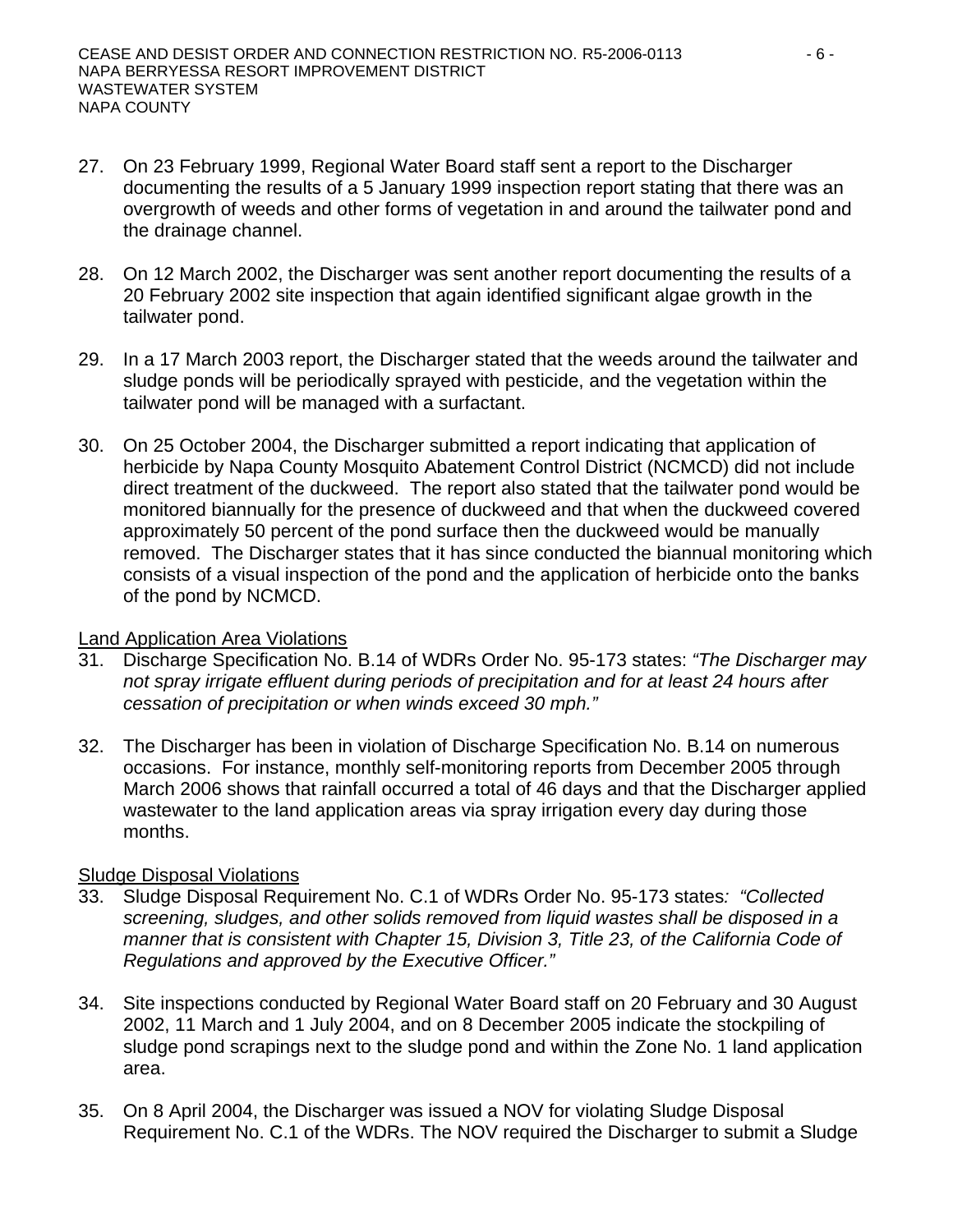Management Plan by 1 July 2004. A second NOV was also issued on 21 March 2006 for continued violations of the WDRs. The stockpiled sludge continues to remain next to the sludge pond and within the Zone No. 1 land application area and is a violation of the WDRs.

#### Reporting Violations

- 36. Provision No. E.9 of WDRs Order No. 95-173 states: "*The Discharger shall comply with Monitoring and Reporting Program No. 95-173, which is part of this Order, and any revisions thereto as ordered by the Executive Officer."*
- 37. Provision No. 13 of WDRs Order No. 95-173 states: *"The Discharger must comply with all conditions of this Order, including timely submittal of technical and monitoring reports as directed by the Executive Officer. Violations may result in enforcement action, including Regional Board or court orders requiring corrective action or imposing civil monetary liability, or in revision or rescission of this Order."*
- 38. A 23 February 1999 letter from Regional Water Board staff states that monthly self monitoring reports as required by the WDRs were not being submitted according to the time schedules in the Order. In addition, the letter also stated that quarterly progress reports as required by the C&D Order were not being submitted. The Discharger is currently submitting the required monthly self-monitoring reports, but is not following all monitoring requirements in Revised MRP No. 95-173.
- 39. On 11 March 2004, Regional Water Board staff conducted a site inspection of the facility and identified that the Discharger was not reporting freeboard measurements in the tailwater pond as required by the MRP. The Discharger was issued a Notice of Violation on 8 April 2004 and instructed to immediately begin taking freeboard measurements of the tailwater pond. However, that has not occurred to date.
- 40. On 18 February 2004, the Discharger was issued a NOV for the non-submittal of groundwater monitoring reports as required by Revised MRP No. 95-173. The NOV required the Discharger to submit the following: (a) the name of the California Registered Professional that will prepare the Groundwater Monitoring Well Installation Workplan, (b) a Groundwater Monitoring Well Installation Workplan, and (c), a Groundwater Well Installation Report.
- 41. On 8 April 2004, the Discharger was again issued a NOV for violating Provision No. E.9 of the WDRs. In a 15 April 2004 response to the NOV, the Discharger stated that they were in the process of increasing the water and wastewater rates by 40 percent over the next two years. The Discharger stated that the rate increase would allow for the development of a 5-year capital improvement plan. In addition, the response letter stated that the Discharger did not have the financial means to meet the schedule set forth in the NOV at this time and that the installation of the required groundwater monitoring wells would be included in a 5-year capital improvement plan.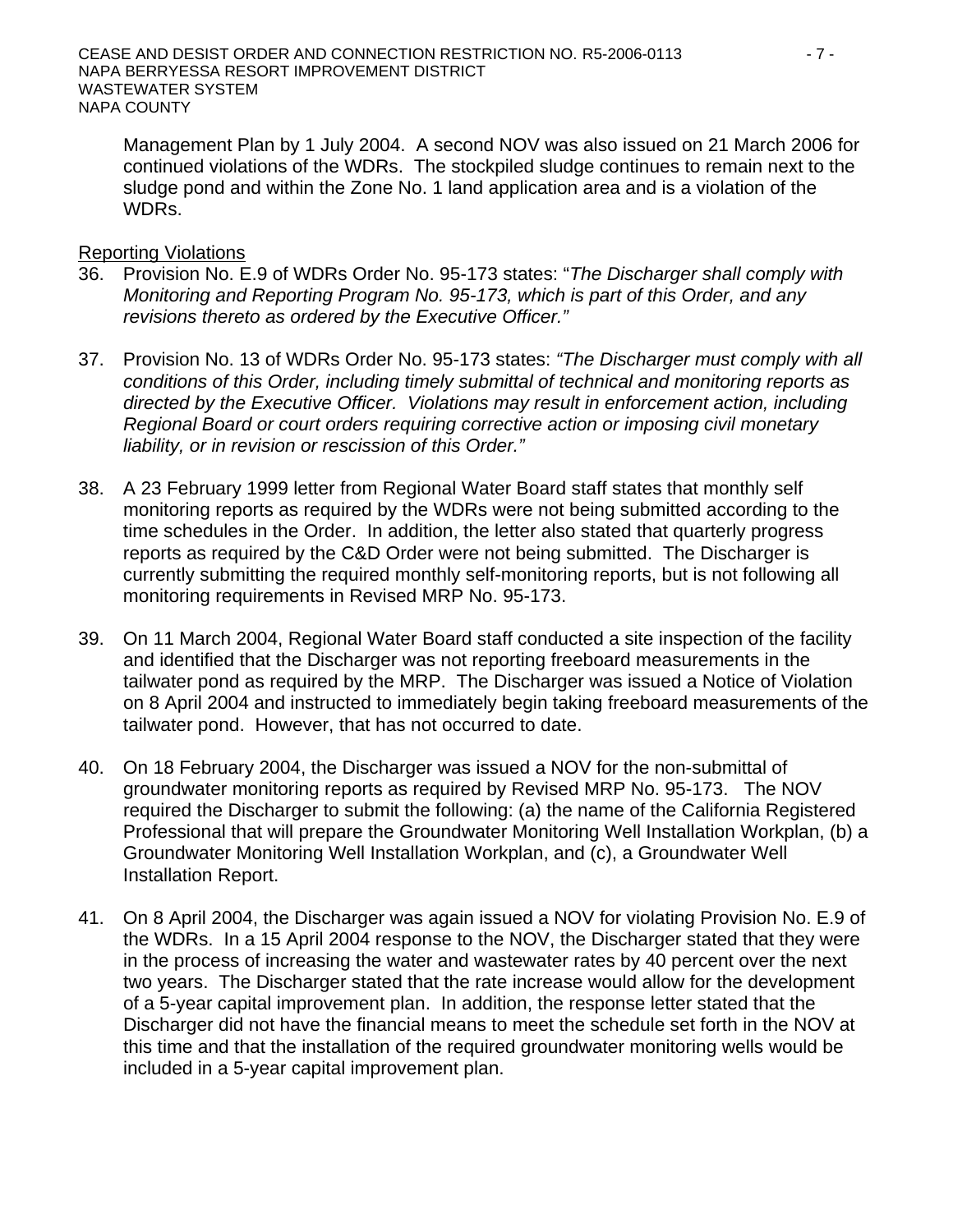- 42. On 23 July 2004, the Executive Officer issued a California Water Code (CWC) 13267 Order for the non-submittal of the technical reports. The CWC 13267 Order required the Discharger to submit a report that documents removal of vegetation within and around the tailwater pond by 1 September 2004 and a Sludge Management Plan by 1 October 2004.
- 43. On 30 August 2004, the Discharger submitted a response to the CWC 13267 Order stating that due to existing emergency situations and budgetary constraints that the schedule specified in the Order for submittal of the required technical reports could not be met and requested an extension. The Discharger indicated that the report documenting vegetation removal in and around the tailwater pond would be submitted by 1 November 2004 and the Sludge Management Plan would be submitted by 1 December 2004.
- 44. On 25 October 2004, the Discharger submitted a report stating that an herbicide applied by the Napa County Mosquito Abatement Control District (NCMACD) had been applied to the immediate area of the tailwater pond. However, the Discharger indicated that the herbicide application did not control the duckweed and that a mechanical skimmer device would be installed. The Discharger also stated that a manual duckweed management plan would be implemented where the tailwater pond would be monitored biannually for the presence of duckweed. The Discharger indicated that when approximately 50 percent of the tailwater pond is covered with duckweed, manual removal would be performed. The Discharger states that it has since conducted the biannual monitoring which consists of a visual inspection of the pond and the application of herbicide onto the banks of the pond by NCMCD.
- 45. On 21 March 2006, following an 8 December 2005 site inspection; the Discharger was issued a Notice of Violation (NOV) for not conducting daily monitoring of the spray irrigation disposal areas and reporting of those results in the monthly monitoring reports per requirements of the Revised MRP.
- 46. As discussed in the Staff Report, many small dischargers do not have enough staff to adequately maintain a collection system, wastewater treatment plant, and disposal field. One reason that the monitoring reports are inadequate and spills from the disposal field are not being reported could be due to a lack of staff. Therefore, it is appropriate to require the Discharger to complete a staffing analysis to determine whether the current staff allocation is adequate to operate and maintain a system that complies with the WDRs.

#### Master Plan Study Recommendations

47. On 24 April 2006, the Discharger submitted (a) documentation showing that the flow meter had been installed and (b) a *Master Plan Study,* which provides an assessment of the water and wastewater treatment facility with respect to current Department of Health Services and Regional Water Board regulations. The *Master Plan Study* states that the Discharger is in violation of Discharge Specifications Nos. B.1, B.9, B.14, B.15, and B.16 of the WDRs. In addition, the *Master Plan Study* states that the Discharger is in violation of Sludge Disposal Requirement No. C.1 and Provision E.9 of the WDRs. A summary of these violations are as follows: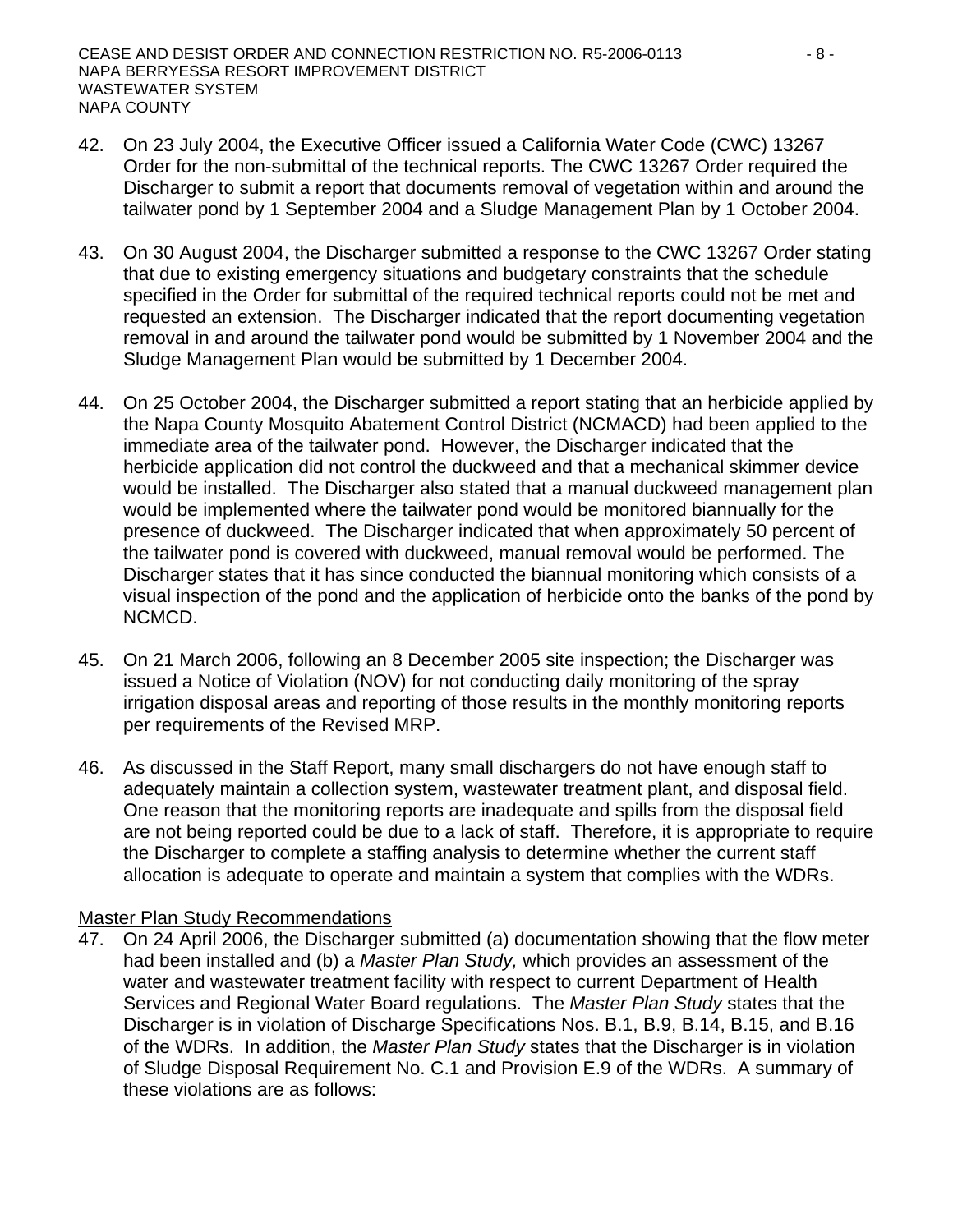a. The *Master Plan Study* states that inflow/infiltration has been an ongoing problem and that flows up to 200 percent of permitted flows have occurred during the rainy season, which has resulted in violating Discharge Specification No. B.1 of the WDRs. However, the case file does not contain any reports of spills from the collection system since the 1996/1997 collection system improvements were completed. Large I/I flows are usually accompanied by spills from the collection system.

The Master Plan states that the current average dry weather flow (ADWF) to the WWTP is estimated to be 113,000 gpd (as compared to the flow limit of 50,000 gpd) and at full buildout, the ADWF will be 175,000 gpd. The *Master Plan Study* also states that the WWTP can treat more than 50,000 gpd, however the effluent disposal field and storage capability is limited.

- b. The *Master Plan Study* states that based on current flows and preliminary water balance scenarios the Discharger cannot comply with Discharge Specification No. B.9 of the WDRs without increasing the size of the current land application areas and tailwater pond, or installing a subsurface disposal system. Discharge Specification No. B.9 of the WDRs states: *Ponds shall have sufficient capacity to accommodate allowable wastewater flow and design seasonal precipitation and ancillary inflow and infiltration during the nonirrigation season. Design seasonal precipitation shall be based on total annual precipitation using a return period of 100 years, distributed monthly in accordance with historical rainfall patterns. Freeboard shall never be less than two feet (measured vertically).*
- c. The *Master Plan Study* states that the Discharger operates the land application areas on an annual basis, even during the rainy season, which is a violation of Discharge Specification No. B.14 of the WDRs.
- d. The *Master Plan Study* states that there have been intermittent violations of Discharge Specifications Nos. B.15 and B.16 of the WDRs since the runoff collection ditch at times is used to bypass the tailwater pond during the winter months. The *Master Plan Study* also states that the only options for the Discharger are to seasonally store the effluent in a large pond or construct a subsurface disposal field.
- e. The *Master Plan Study* recommends that in order to comply with Sludge Disposal Requirement No. C.1 of the WDRs that the sludge currently stored on-site within the Zone No. 1 land application area must be removed and hauled to a landfill or designated sludge disposal site. In addition, the accumulated sludge stored in the sludge drying pond should be removed prior to winter in order to allow for next year's sludge. This sludge should also be hauled to a landfill or designated sludge disposal site.
- f. Provision No. E.9 of WDRs Order No. 95-173 states: *The Discharger shall comply with Monitoring and Reporting Program No. 95-173, which is part of this Order, and any revisions thereto as ordered by the Executive Officer."* The Revised MRP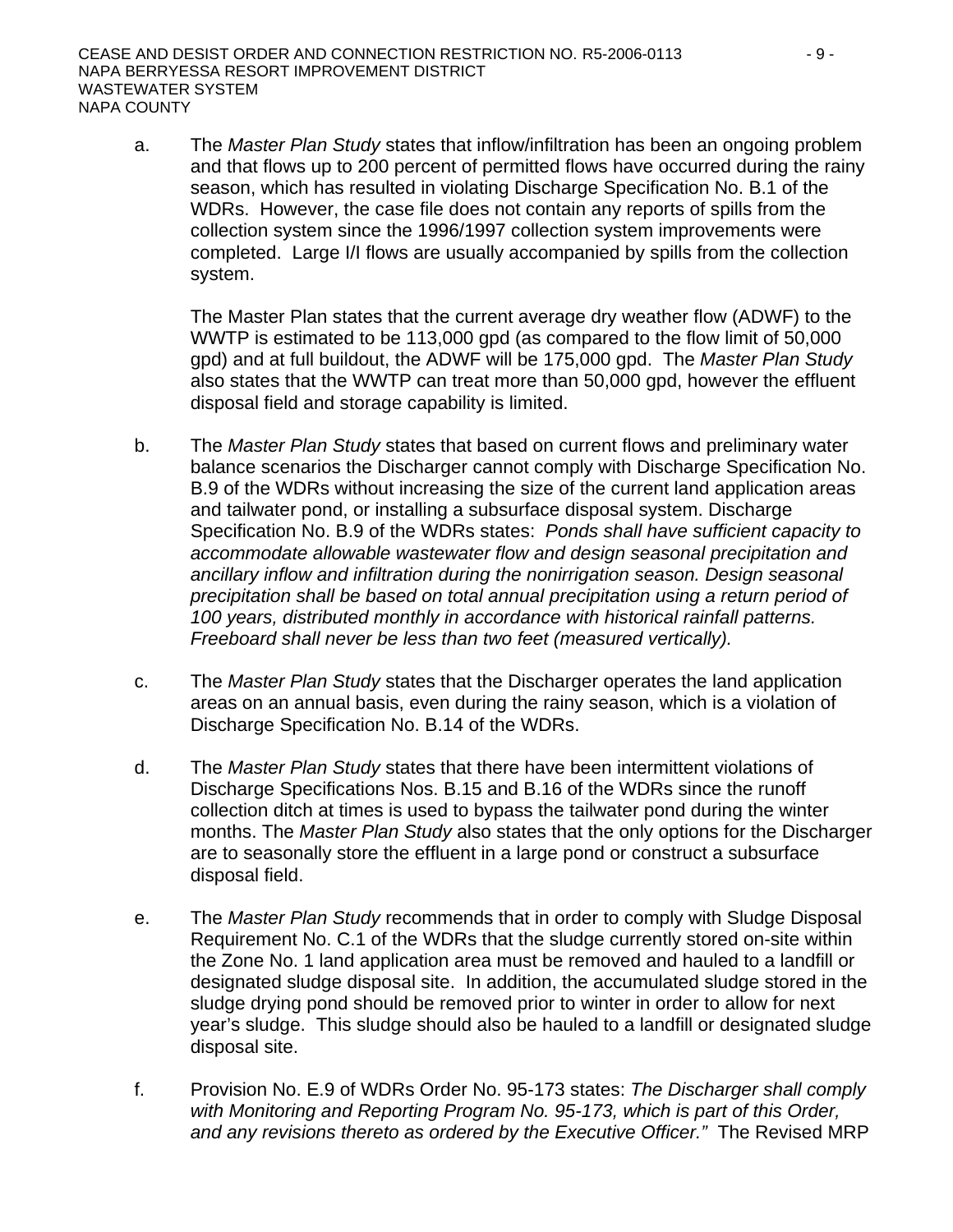requires that a groundwater monitoring program begin in the third quarter of 2004. The *Master Plan Study* states that a draft plan should be submitted to the Regional Water Board that outlines a groundwater monitoring program for the shallow aquifer. The Groundwater Monitoring Well Installation Workplan and Sampling and Analysis Plan was received on 14 August 2006.

g. The *Master Plan Study* states that backwash water from the existing water treatment plant is disposed of via a sprayfield, and that the sprayfield should be relocated to an area further away from Lake Berryessa to protect this drinking water source. The Discharger states that a ceramic membrane or conventional backwash filtration system may mitigate the need to relocate the sprayfield. Regional Water Board staff note that this is an unpermitted discharge of waste to land.

#### Sewer Connection Restriction

- 48. Because the Discharger has consistently violated the flow limit as required by Discharge Specification No. B.1 of the WDRs, this Order prohibits new connections to the WWTP. This prohibition is also necessary because new connections are being added to the WWTP even though the Discharger has violated its flow requirement in the WDRs.
- 49. Due to the fact that the Discharger is unable to comply with the Waste Discharge Requirements, the Revised Monitoring and Reporting Program, and the CWC 13267 Order, it is appropriate to issue another Cease and Desist Order.

#### **Regulatory Considerations**

- 50. The Regional Water Board's Water Quality Control Plan for the Sacramento and San Joaquin River Basins (Basin Plan) designates beneficial uses, includes water quality objectives to protect the beneficial uses, and includes implementation plans to implement the water quality objectives.
- 51. Surface water drainage from the facility is to Lake Berryessa. The beneficial uses of Lake Berryessa, as stated in the Basin Plan, are municipal and domestic supply; agricultural supply; power generation; water contact recreation; noncontact water recreation; warm freshwater habitat; cold freshwater habitat; spawning, reproduction and/or early development; and wildlife habitat.
- 52. The beneficial uses of underlying groundwater are municipal and domestic water supply, agricultural supply, industrial service supply, and industrial process supply.
- 53. Section 13301 of the California Water Code states in part: "When a regional board finds that a discharge of waste is taking place or threatening to take place in violation of requirements or discharge prohibitions prescribed by the regional board or the state board, the board may issue an order to cease and desist and direct that those persons not complying with the requirements or discharge prohibitions (a) comply forthwith, (b) comply in accordance with a time schedule set by the board, or (c) in the event of a threatened violation, take appropriate remedial or preventive action. In the event of an existing or threatened violation of waste discharge requirements in the operation of a community sewer system, cease and desist orders may restrict or prohibit the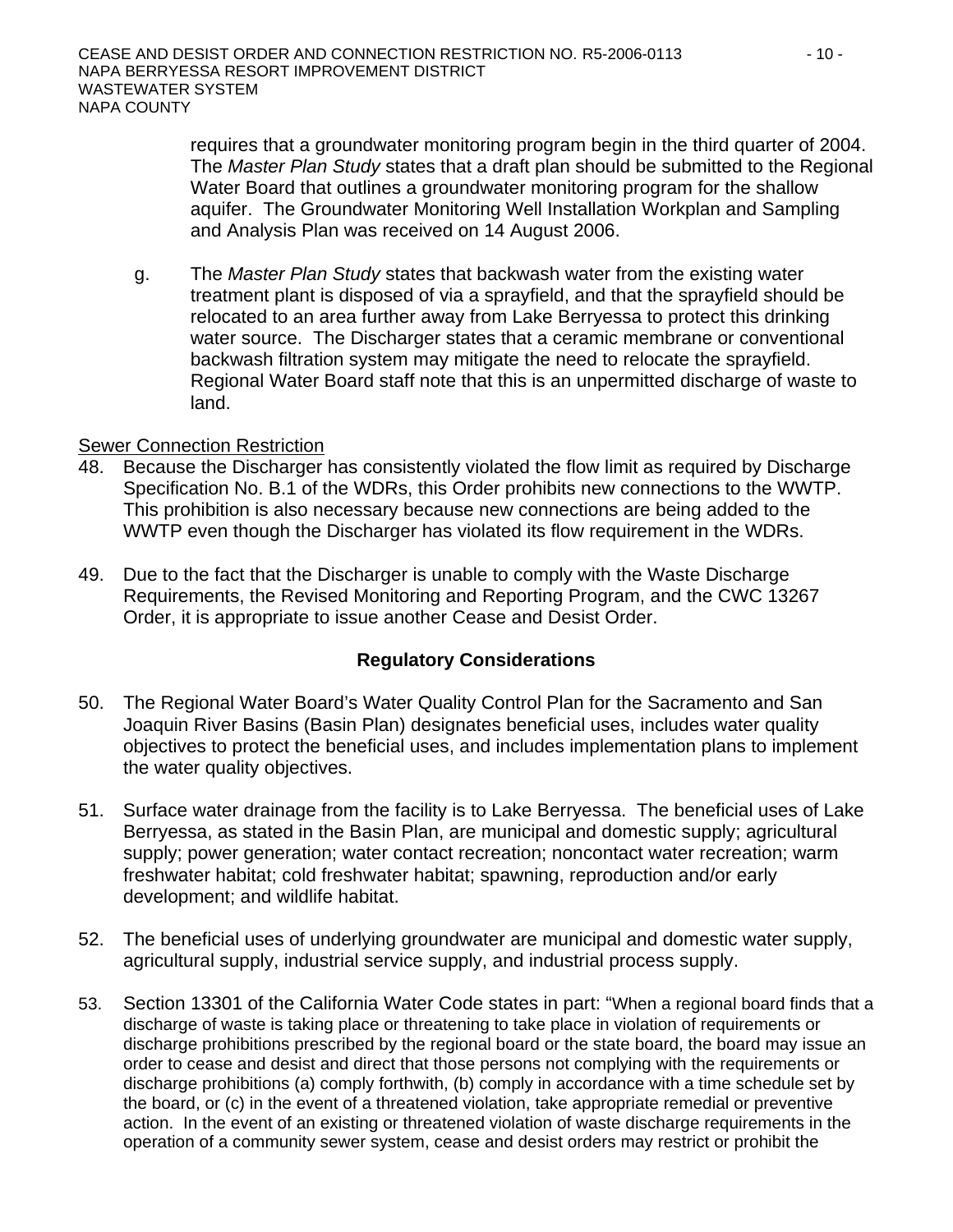volume, type, or concentration of waste that might be added to such system by discharges who did not discharge into the system prior to the issuance of the cease and desist order. Cease and desist orders may be issued directly by a board, after notice and hearing, or in accordance with the procedure set forth in Section 13302."

- 54. Title 23, California Code of Regulations, Section 2244(b) states: "Prohibitions or appropriate restrictions on additional discharges should be included in a cease and desist order if the further addition in volume, type, or concentration of waste entering the sewer system would cause an increase in violation of waste discharge requirements or increase the likelihood of violation of requirements."
- 55. The Regional Water Board finds that there is an existing and threatened violation of waste discharge requirements in the operation of a community sewer system because the volume of influent exceeds the amount the facility is physically capable of treating and disposing in compliance with Order No. 95-173. The Regional Water Board also finds that additional volume of wastewater entering the facility will cause an increase in violation of waste discharge requirements and, therefore, this Order prohibits new hookups to the WWTP.
- 56. Section 13267(b) of the California Water Code states: "In conducting an investigation specified in subdivision (a), the regional board may require that any person who has discharged, discharges, or is suspected of having discharged or discharging, or who proposes to discharge waste within its region, or any citizen or domiciliary, or political agency or entity of this state who has discharged, discharges, or is suspected of having discharged or discharging, or who proposes to discharge, waste outside of its region that could affect the quality of waters within its region shall furnish, under penalty of perjury, technical or monitoring program reports which the regional board requires. The burden, including costs, of these reports shall bear a reasonable relationship to the need for the report and the benefits to be obtained from the reports. In requiring those reports, the regional board shall provide the person with a written explanation with regard to the need for the reports, and shall identify the evidence that supports requiring that person to provide the reports."
- 57. The technical reports required by this Order are necessary to assure compliance with WDR Order No. 95-173 and to assure protection of public health and safety. The Discharger operates the facility that discharges the waste subject to this Order.
- 58. The issuance of this Order is an enforcement action by a regulatory agency and is exempt from the provisions of the California Environmental Quality Act, pursuant to Section 15321(a)(2), Title 14, California Code of Regulations.
- 59. Any person affected by this action of the Regional Water Board may petition the State Water Resources Control Board to review the action in accordance with Section 2050 through 2068, Title 23, California Code of Regulations. The petition must be received by the State Water Resources Control Board, Office of Chief Counsel, P.O. Box 100, Sacramento, CA, 95812-0100, within 30 days of the date on which the Regional Water Board action took place. Copies of the law and regulations applicable to filing petitions are available at [www.waterboards.ca.gov/water\\_laws/index.html](http://www.waterboards.ca.gov/water_laws/index.html) and also provided upon request.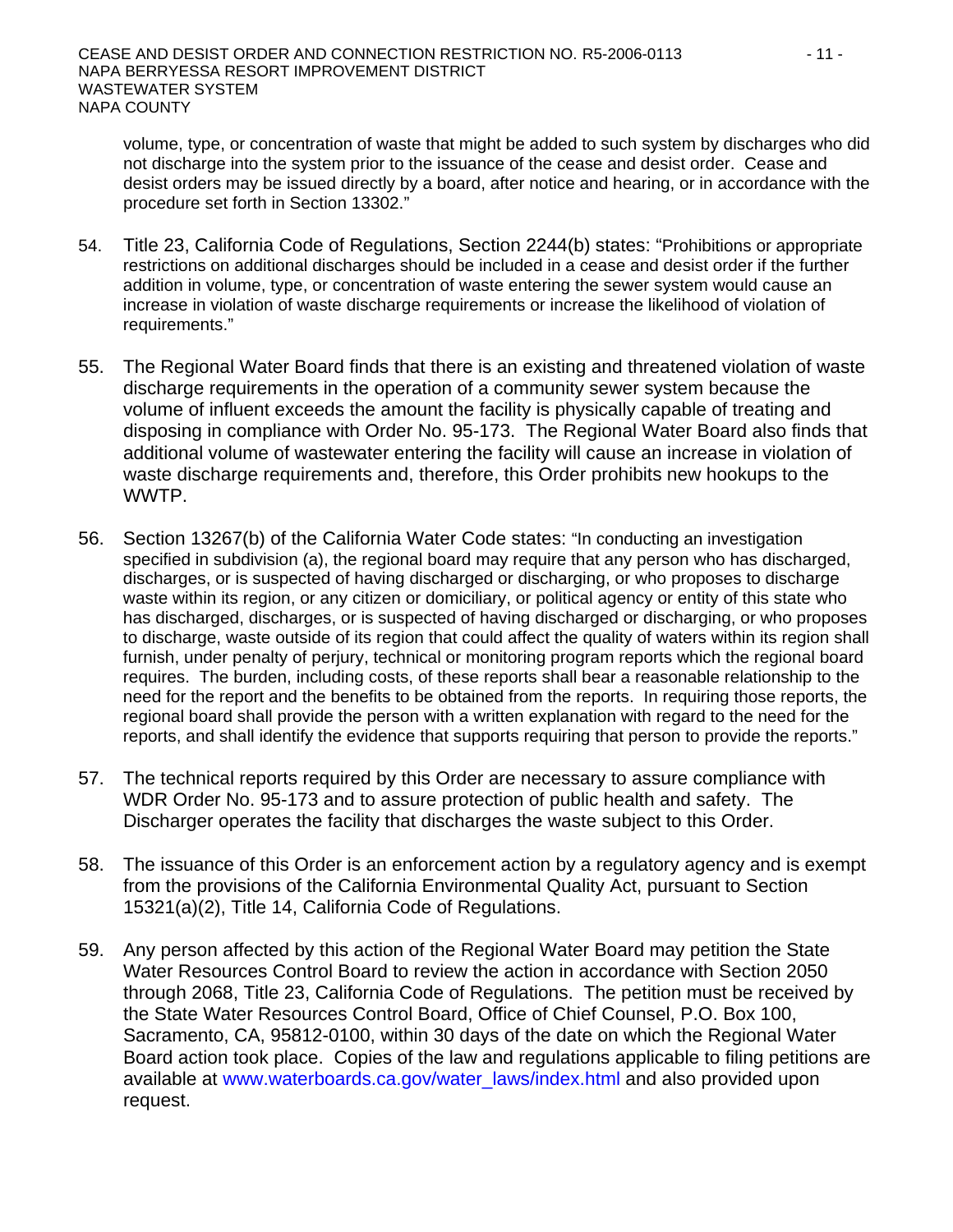**IT IS HEREBY ORDERED** that pursuant to Sections 13301 and 13267 of the California Water Code, Napa Berryessa Resort Improvement District, its agents successors, and assigns, shall implement the following measures necessary to ensure long-term compliance with WDRs No. 95-173, or any superceding permits or orders issued by the Regional Water Board.

This Cease and Desist Order rescinds and replaces Cease and Desist Order No. 96-232 except for purpose of enforcing violations that have occurred to date.

Any person signing a document submitted to comply with this Order shall make the following certification:

*"I certify under penalty of law that I have personally examined and am familiar with the information submitted in this document and all attachments and that, based on my knowledge and on my inquiry of those individuals immediately responsible for obtaining the information, I believe that the information is true, accurate, and complete. I am aware that there are significant penalties for submitting false information, including the possibility of fine and imprisonment."* 

1. The Discharger shall **immediately** comply with all aspects of WDRs Order No. 95-173 (or subsequent WDRs that rescind and replace Order No. 95-173).

#### General Items

- 2. The Discharger shall **immediately** begin reporting all sanitary sewer overflows and any overflows from any treatment, storage, or disposal component in compliance with the Standard Provisions and Reporting Requirements (an attachment to the WDRs). In particular, this requires verbal notification within 24 hours of a spill, and a written spill report within 14 days. The Discharger shall also notify the Office of Emergency Services (OES), the County Environmental Health Department, and the Department of Fish and Game as appropriate.
- 3. By **1 January 2007**, the Discharger shall submit a *Flow Meter Calibration Report* that demonstrates that all flow meters used for determining compliance with the WDRs have been independently calibrated by a third party. The report shall also (a) provide standard procedures for the treatment plant operators to use when taking and recording flow measurements, and (b) provide a schedule for meter calibration.
- 4. By **1 January 2007**, the Discharger shall submit a *Revenue Plan* that describes the costs associated with implementation of all tasks in this Order. The plan must show whether the Discharger has necessary funds to implement all tasks. Should the Revenue Plan show that there are inadequate funds, the Discharger must include an implementation schedule that shows how the Discharger will raise the necessary funds.
- 5. By **1 January 2007**, the Discharger shall submit a report describing measures taken to prevent the tailwater overflows from the land application areas that were identified during the December 2005 site inspection. In addition, the report shall document that the Discharger will perform (a) daily inspections of the sprayfields, (b) daily freeboard and dissolved oxygen measurements of the recirculation/tailwater pond, and (c) will close the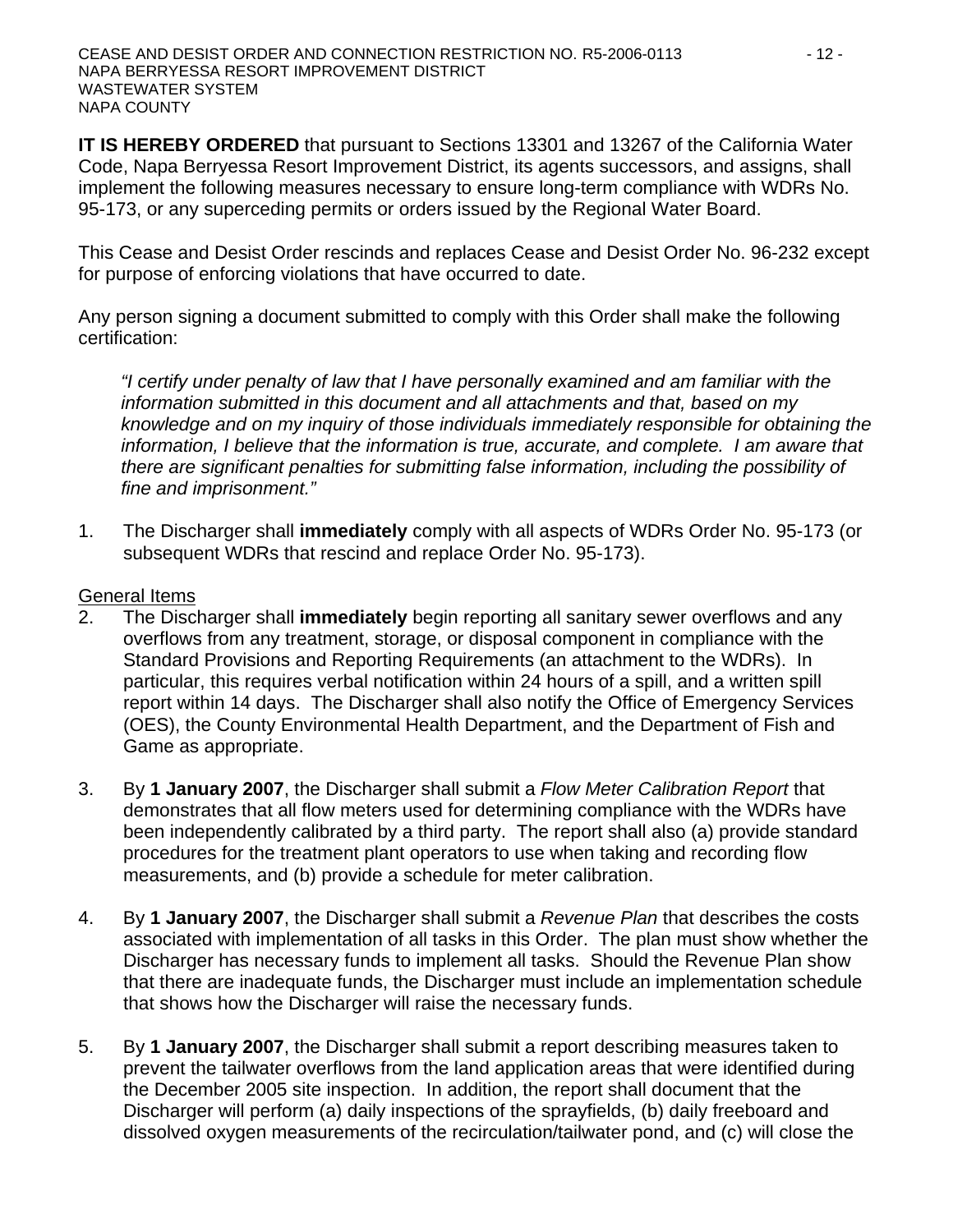cofferdam whenever the sprayfields are in operation and during the time necessary for the sprayfields to drain. If wastewater is applied to the fields during periods of precipitation or within 24 hours after precipitation, then the cofferdam must remain closed during these periods. The results of these inspections and when the cofferdam is opened and closed shall be described in the monthly self-monitoring reports.

6. By **1 February 2007,** the Discharger shall submit a *Staffing Analysis Report* for the NBRID wastewater collection, treatment, and disposal system. The analysis shall include a review of current staffing levels, allocation of staff tasks, an analysis of whether current staff allocation is adequate, and if necessary, describe the shortfalls and make recommendations for future staffing needs. If the analysis indicates additional staff are necessary, then the report shall also include a *Staffing Contingency Plan* describing the steps the Discharger shall take in the short term and long term to assure that it has enough staff (either directly working for the district or under contract) to perform the necessary operation and maintenance activities associated with the wastewater treatment and disposal system. If the analysis indicates additional staff are necessary, then the *Staffing Contingency Plan* shall also contain a proposed timeline for acquiring the necessary staff.

#### Sludge Removal and Management

- 7. By **1 March 2007**, the Discharger shall provide a report showing that the stockpiled sludge from the Zone No. 1 land application area and the sludge drying bed has been removed and disposed of at an approved landfill or at a designated biosolids disposal facility. Copies of waste hauler and disposal receipts shall be included with the report.
- 8. By **1 March 2007**, the Discharger shall provide a *Sludge Pond Closure Workplan* that describes measures to be taken to ensure that the sludge pond is abandoned in a manner that is protective of water quality. Residual water and biosolids/sludge shall be sampled and removed from the pond and disposed in a manner consistent with the Regional Water Board's plans and policies.
- 9. By **1 September 2007**, the Discharger shall submit a *Sludge Pond Closure Report* that describes the work completed as per those requirements presented in the approved workplan. The Plan shall also include sampling results to confirm whether any constituents of concern remain in the soil column.
- 10. By **1 September 2007**, the Discharger shall submit a *Sludge Management Plan*, which describes the annual volume of sludge generated by the facility and specifies the disposal practices. Items to be included in the Sludge Management Plan are presented in Attachment A.

#### Collection System Improvements

11. By **1 March 2007**, the Discharger shall submit an *Inflow and Infiltration (I/I) Assessment Workplan* that includes at a minimum the following: (a) measures to quantify and identify the I/I sources using information pertaining to observed overflows, surcharges, reported bypasses, chronic maintenance activities, etc., (b) an evaluation of cost effective measures to reduce the I/I, (c) a description of how identified repairs and sewer line replacements will be implemented and the timing for the work, and (d) an identification of the types of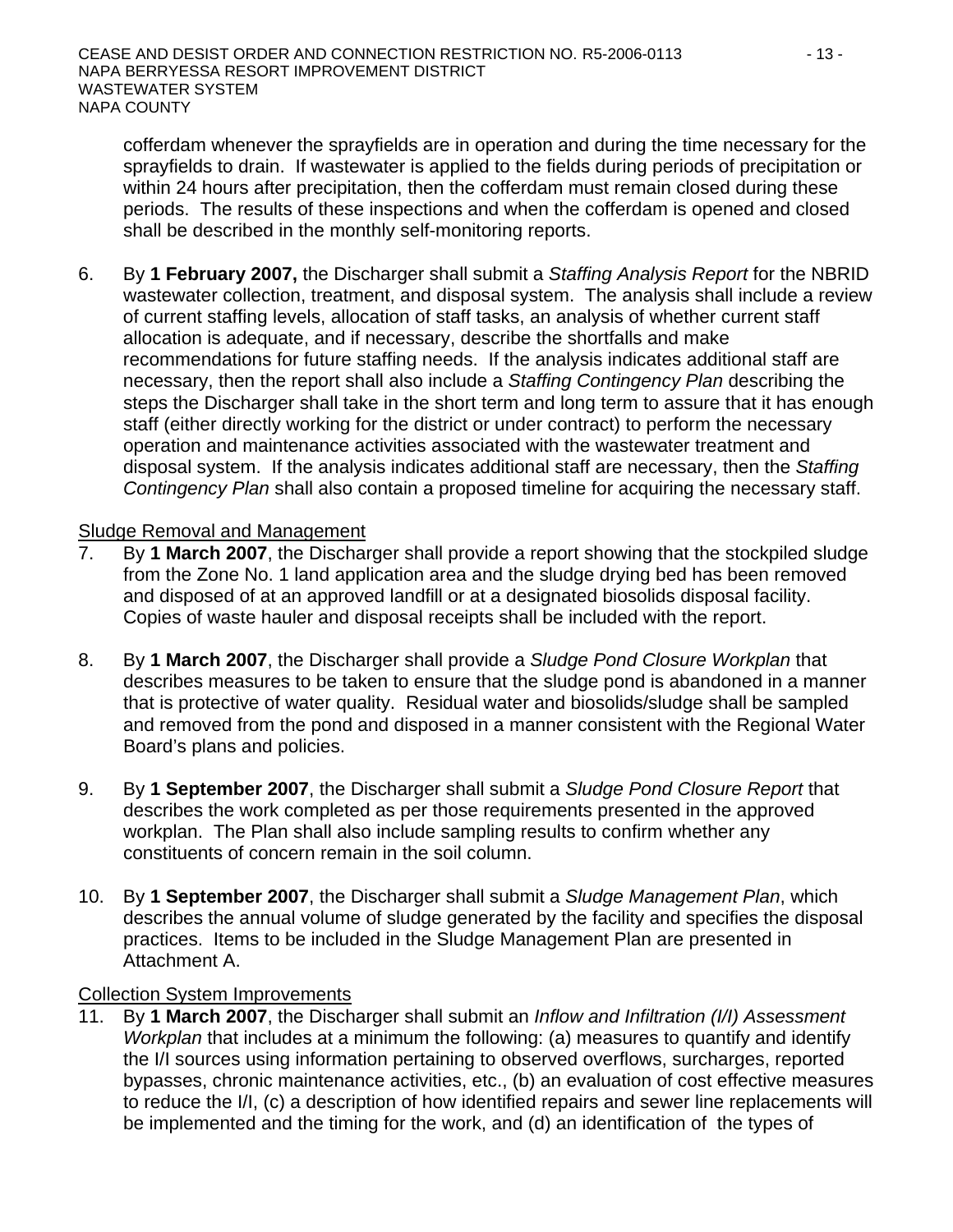repairs that should be done in the field without further evaluation. The workplan shall also describe methods (i.e., smoke testing, video surveying, manhole surveying, etc.) that will be used to provide an assessment of those segments of the collection system known to exhibit significant inflow and infiltration (I/I) and shall describe those portions of the collection system that are in need of immediate repair and shall include a proposed schedule for completing these necessary repairs.

- 12. By **1 September 2007**, the Discharger shall submit an *Inflow and Infiltration (I/I) Assessment Report* that describes the results of the Discharger's I/I evaluation of the collection system, and describes the repairs which must be completed to reduce I/I to industry standards. The report shall also include a proposed schedule for necessary repairs and/or replacement of collection system components contributing to the I/I problems.
- 13. Due to the I/I issues at this facility, it is appropriate to require an expedited schedule to comply with certain sections of the State Water Resources Control Board Order No. 2006- 0003-DWQ, the Statewide General Waste Discharge Requirements for Sanitary Sewer Systems. Therefore, by **1 October 2007,** the Discharger shall submit the *Overflow Emergency Response Plan* and the *Operation and Maintenance Program* sections of the Sewer System Management Plan. The items required to be addressed by each of these plans are listed in Attachment E to this Order. The Discharger shall ensure that an up-todate Sewer System Management Plan is readily available to sewer system personnel at all times and that sewer system personnel are familiar with it.

#### Wastewater Disposal Plan and Report of Waste Discharge

- 14. By **1 June 2007**, the Discharger shall submit a *Final Wastewater Disposal Plan* that describes the facility improvements needed to:
	- a. Increase overall storage and disposal capacity as necessary to comply with a 100 year total annual precipitation event;
	- b. Provide enough wastewater storage and disposal capacity for current flows, as well as growth projected over the next 15 years;
	- c. Prevent sanitary sewer overflows;
	- d. Comply with pond weed control measures in the WDRs; and
	- e. Ensure that the dissolved oxygen content in the upper zone (1 foot) of wastewater ponds and the tailwater pond is not less than 1.0 mg/L.

The *Final Wastewater Disposal Plan* shall include a water balance for both the current inflow and projected flows through at least the year 2022, and shall clearly show the times of the year when wastewater must be stored versus when it may be applied to land. The water balance shall evaluate the storage ponds' ability to provide sufficient capacity to maintain two feet of freeboard on a month-by-month basis. The water balance shall include monthly evaporation, precipitation, and percolation rates, and shall identify contributions from major sources to monthly discharge volumes such as subsurface inflows, stormwater run-on, and any inflow and infiltration from the collection system. Rainfall shall be based on the 100-year return period total annual precipitation.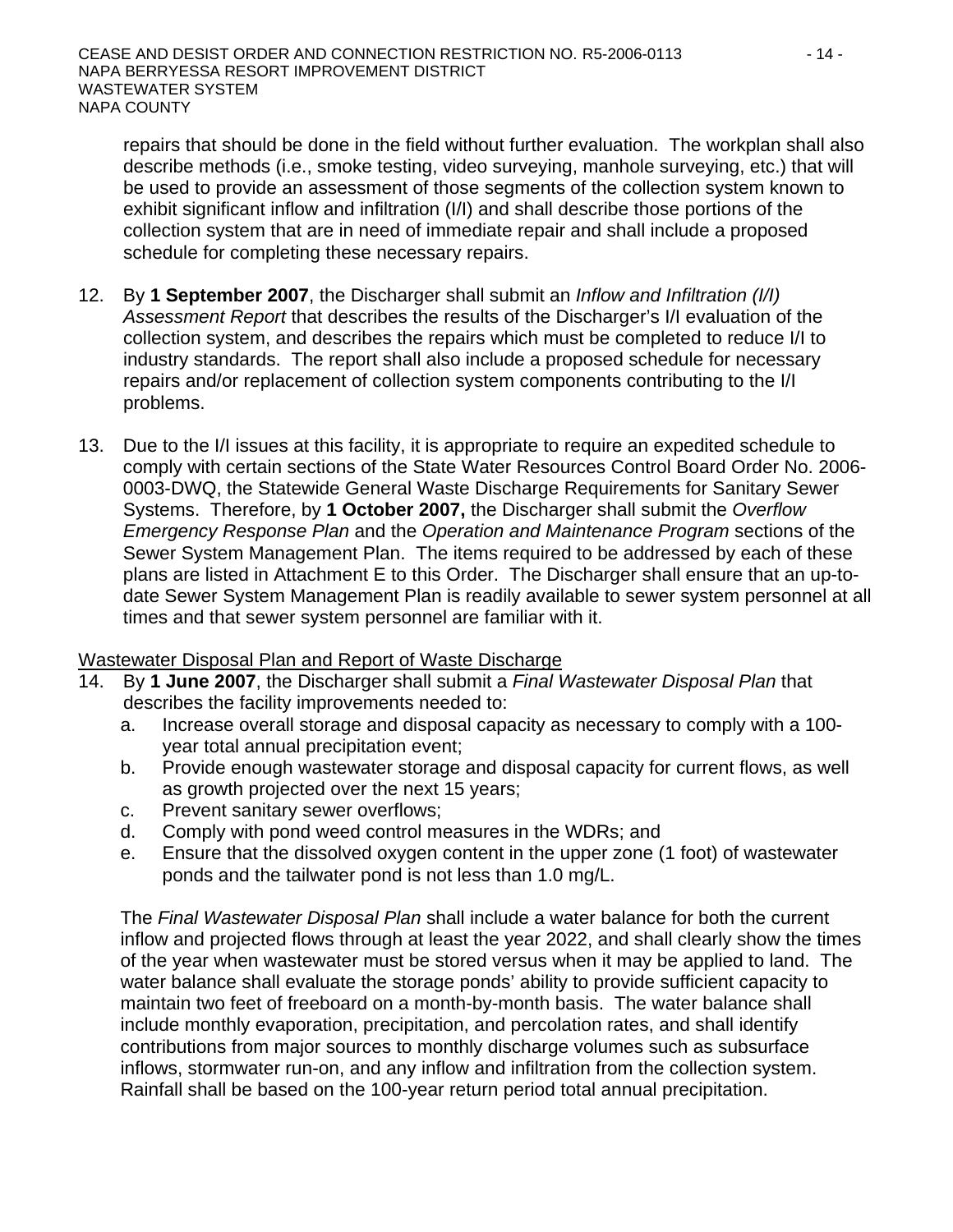The *Final Wastewater Disposal Plan* shall include a proposed timeline for all improvements to be completed by **1 January 2012**.

15. **Within 60 days of the Executive Officer's written concurrence** with the *Final Wastewater Disposal Plan*, the Discharger shall submit a *Report of Waste Discharge* (RWD) to allow WDRs to be revised to reflect the proposed upgrades. The RWD consists of the Form 200 *(Application for Report of Waste Discharge)* and a technical report that addresses all items listed in Attachment B to this Order, "*Additional Information Requirements for a Report of Waste Discharge for the WWTP."* The Report of Waste Discharge shall clearly reference the groundwater monitoring data collected for the sprayfields and shall demonstrate that the proposed improvements are compliant with State Water Resources Control Board Resolution No. 68-16 (the Antidegradation Policy).

#### Groundwater Monitoring

- 16. By **1 May 2007**, the Discharger shall submit a *Groundwater Monitoring Well Installation Report* that describes the installation of a minimum of three groundwater monitoring wells installed per the Regional Water Board's approval of a *Groundwater Monitoring Well Installation Workplan.* The well installation report shall contain items found in the second section of Attachment C.
- 17. Beginning with the **Second Quarter 2007**, the Discharger shall comply with the groundwater monitoring and reporting requirements of Revised Monitoring and Reporting Program No. 95-173.

# Water Treatment Plant

- 18. By **1 December 2006**, the Discharger shall modify the backwash water disposal sprayfield to ensure that all waste remains on the sprayfield and that there is no possibility of discharge to Lake Berryessa. A report documenting the improvements shall be submitted by **10 December 2006**.
- 19. By **1 November 2007**, the Discharger shall submit a RWD for the discharge of filtered backwash water from the NBRID water treatment plant to land. The RWD shall consist of the Form 200 *(Application for Report of Waste Discharge),* a filing fee, and a technical report that addresses all items listed in Attachment D to this Order, "*Additional Information Requirements for a Report of Waste Discharge for the WTP."*

# Progress Reporting

20. Beginning **1 December 2006**, and by the first day of the second month following each calendar quarter **(i.e., by 1 February, 1 May, 1 August, and 1 November each year)**, the Discharger shall submit a progress report describing the work completed to date regarding each of the reporting requirements described above.

#### Sewage Connection Restriction

21. Connections to the sewage collection system by individual households or businesses that did not have a building permit approved prior to the 12 September 2006 Public Hearing Notice are prohibited.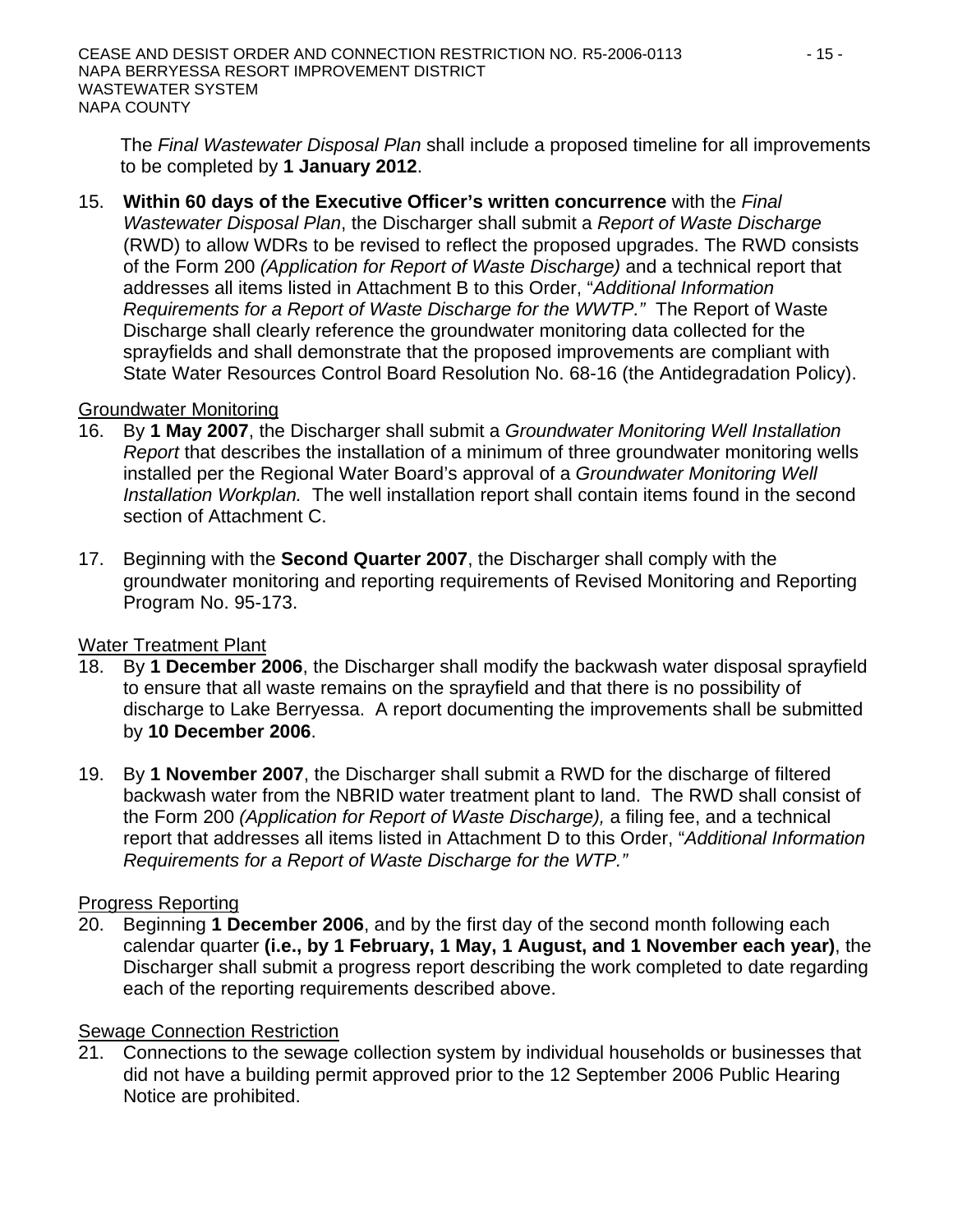- 22. The Regional Water Board has decided to exclude the following projects from the sewage connection restriction because they had completed all steps to obtain a building permit prior to the 12 September 2006 Public Hearing Notice except for the ministerial action of paying the permit fee: Johnpeer (1122 Rimrock Dr; building permit no. B06-01305), Nix (4645 Monticello Road; building permit no. B06-01258), Penley (Neptune Way; building permit no. B06-01142); Raymond (1020 Overland Dr; building permit no. B06-01338), and Raymond (342 Black Oak Lane; building permit no. B06-01374).
- 23. The following may be excluded from the sewage connection restriction upon a projectspecific determination of eligibility by the Regional Water Board:
	- a. Projects which normally do not require a building permit and for which construction commenced prior to the 12 September 2006 Public Hearing Notice;
	- b. Projects which would eliminate discharges from existing dwellings which have failing systems whose threat to water quality or public health is greater than that of the existing collection system; and
	- c. Projects that would alleviate an extreme public hardship or public health problem.
- 24. The sewage connection restriction will remain in effect until removed by the Regional Water Board. The Regional Water Board may remove the restriction upon finding that the violations of requirements which were the basis for imposing the restriction have ceased and consistent compliance with those requirements has been achieved.
- 25. The Regional Water Board may, prior to removing the sewage connection restriction, grant a limited exception to allow additional connections to the sewage collection system upon finding that the Discharger has met the following conditions:
	- a. Consistent compliance with requirements can be achieved only by construction of a facility which will take a substantial period of time to complete;
	- b. The Discharger has the capacity, authority, and financial resources to complete the corrective measures necessary to achieve compliance and is currently proceeding with such corrective measures;
	- c. The corrective measures necessary to achieve compliance will be completed and placed into operation by the Discharger in the shortest practicable time;
	- d. All practicable interim repairs and improvements which can be made have been made; and
	- e. During the interim period of time until compliance with requirements can be fully achieved, the discharge will be managed, operated, maintained and repaired so as to reduce to a minimum the violations which resulted in the imposition of the connection restriction, and that such minimum violations for the interim period of time involved will not significantly impair water quality or beneficial uses.
- 26. The Regional Water Board shall, upon finding that the above conditions are no longer met by the Discharger, revoke the exception and re-impose the sewage connection restriction.

In addition to the above, the Discharger shall comply with all applicable provisions of the California Water Code that are not specifically referred to in this Order. As required by the California Business and Professions Code Sections 6735, 7835, and 7835.1, all technical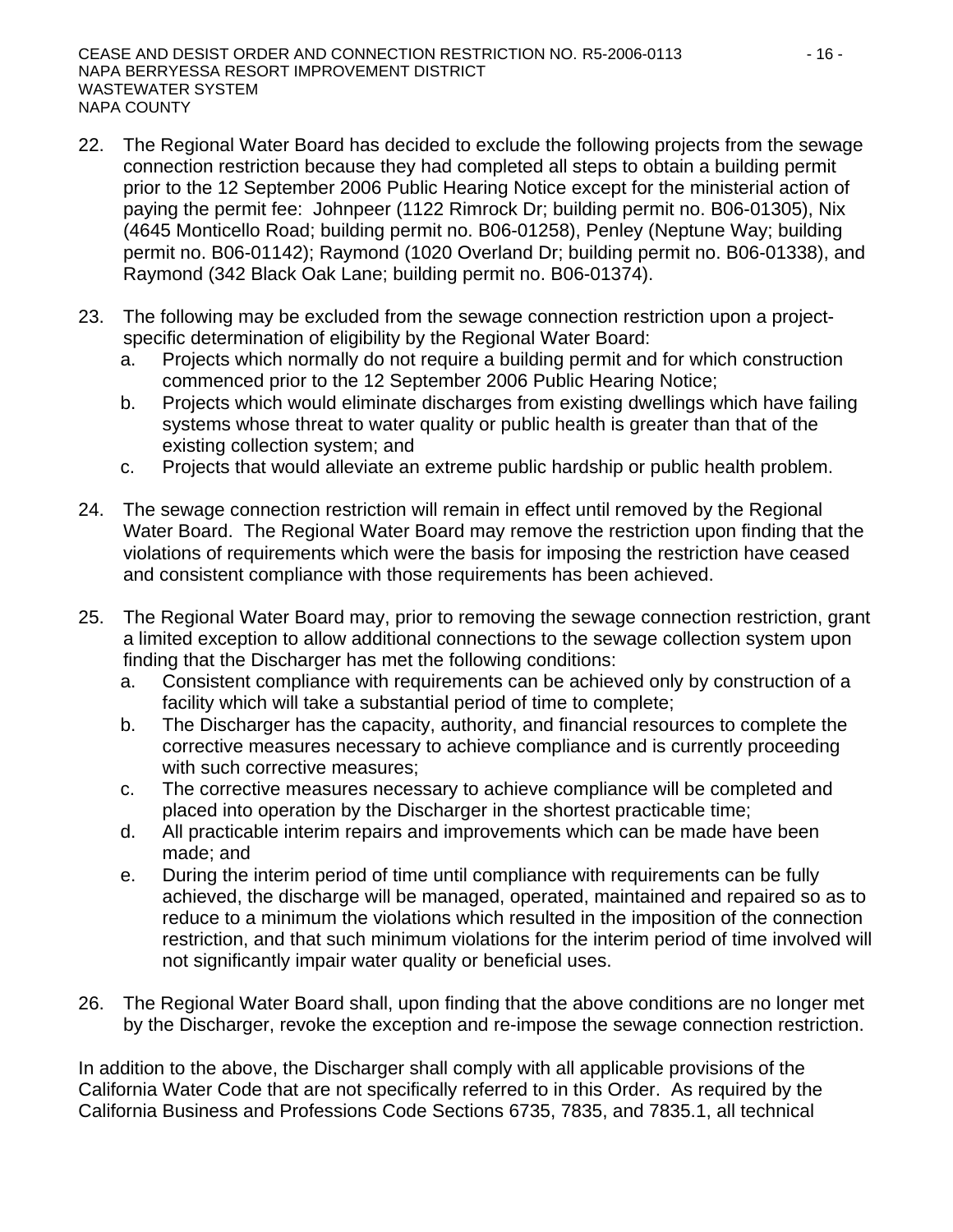reports shall be prepared by, or under the supervision of, a California Registered Engineer or Professional Geologist and signed/stamped by the registered professional.

If, in the opinion of the Executive Officer, the Discharger fails to comply with the provisions of this Order, the Executive Officer may refer this matter to the Attorney General for judicial enforcement or may issue a complaint for administrative civil liability.

Failure to comply with this Order or with the WDRs may result in the assessment of Administrative Civil Liability of \$1,000 to \$10,000 per day of violation, depending on the violation, pursuant to the California Water Code, including sections 13268, 13350 and 13385. The Regional Water Board reserves its right to take any enforcement actions authorized by law.

I, PAMELA C. CREEDON, Executive Officer, do hereby certify the foregoing is a full, true, and correct copy of an Order adopted by the California Regional Water Quality Control Board, Central Valley Region, on 26 October 2006.

PAMELA C. CREEDON, Executive Officer

Attachments on following page

#### Attachments

- Attachment A Information Needs for a Sludge Management Report
- Attachment B Additional Information Requirements for a Report of Waste Discharge for the WWTP
- Attachment C Requirements for Monitoring Well Installation Workplans and Monitoring Well Installation Reports
- Attachment D Additional Information Requirements for a Report of Waste Discharge for the WTP Attachment E Information Requirements for the Overflow Emergency Response Plan and for the Operation and Maintenance Program

GJC/WSW: 27 October 2006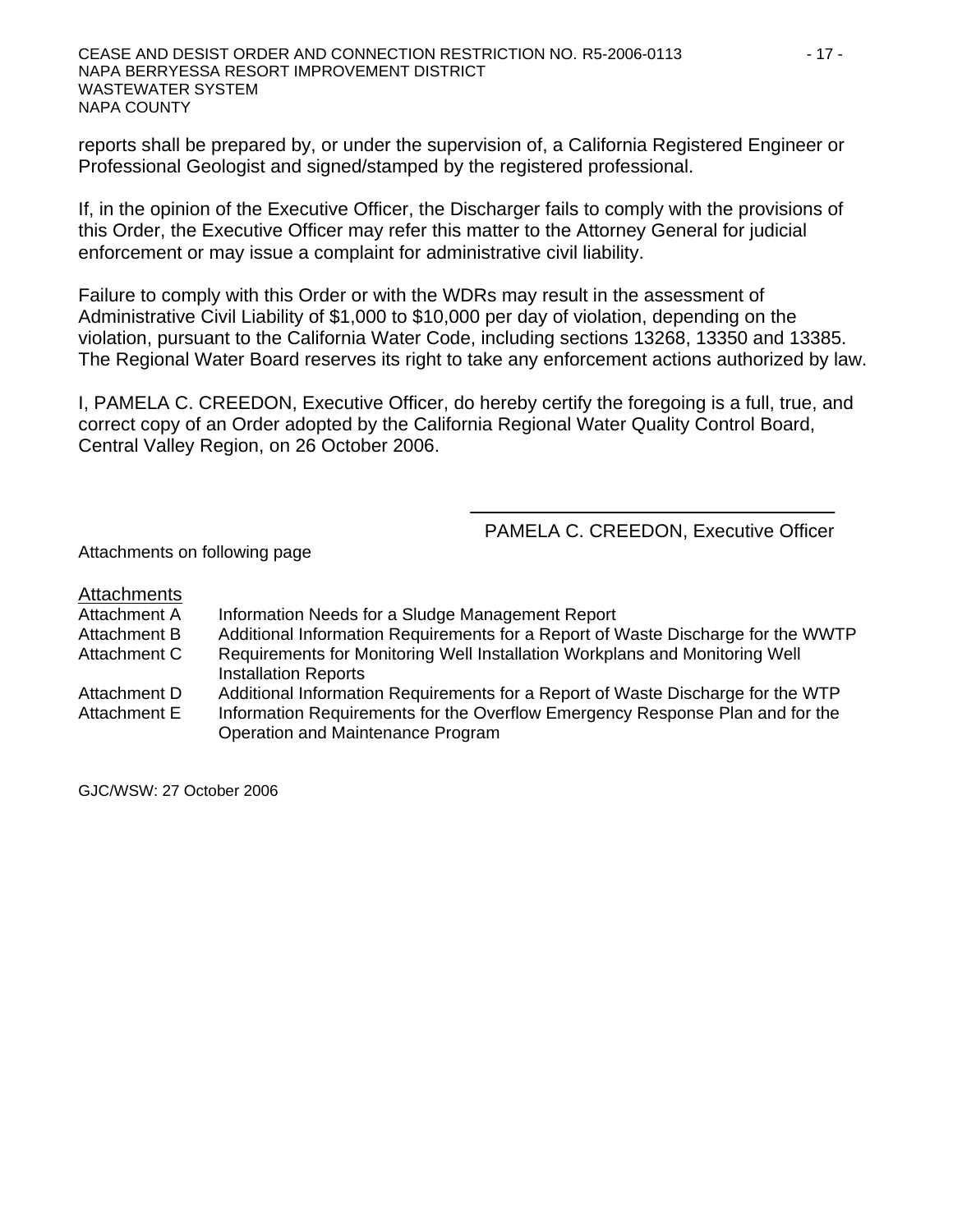

# **California Regional Water Quality Control Board**

**Central Valley Region** 

**Robert Schneider, Chair** 



**Arnold Schwarzenegger** *Governor* 

**Sacramento Main Office** 11020 Sun Center Drive #200, Rancho Cordova, California 95670-6114 Phone (916) 464-3291 • FAX (916) 464-4645 http://www.waterboards.ca.gov/centralvalley

# **ATTACHMENT A**

INFORMATION NEEDS FOR A SLUDGE MANAGEMENT PLAN

- A. Treatment Pond Cleaning
	- 1. Describe the measurements for the sludge level in each treatment pond.
	- 2. Describe the method for removing the sludge from each treatment pond.
	- 3. Provide a time schedule for the sludge removal from each treatment pond.
- B. Sludge Production
	- 1. Provide a schematic diagram showing solids flow and sludge handling operations; include, where applicable, supernatant flow and handling operations.
	- 2. Specify the annual biosolids production in dry tons and how this will be quantified.
	- 3. For sludge handling facilities with sludge drying beds:
		- a. Describe number and size of sludge drying beds.
		- b. Describe sludge drying bed construction (e.g., liner, leachate collection system).
		- c. If sludge drying beds are not lined, thoroughly describe measures taken to ensure that groundwater is not adversely affected by sludge drying operations.
		- d. Indicate the frequency with which sludge is wasted and applied on sludge drying beds.
- C. Biosolids Storage
	- 1. If on-site biosolids storage is used,
		- a. Describe:
			- i. Size of biosolids storage area
			- ii. How frequently it will be used (emergency basis only or routine use)
			- iii. Typical storage duration
			- iv. Leachate controls
			- v. Erosion controls
			- vi. Run-on/runoff controls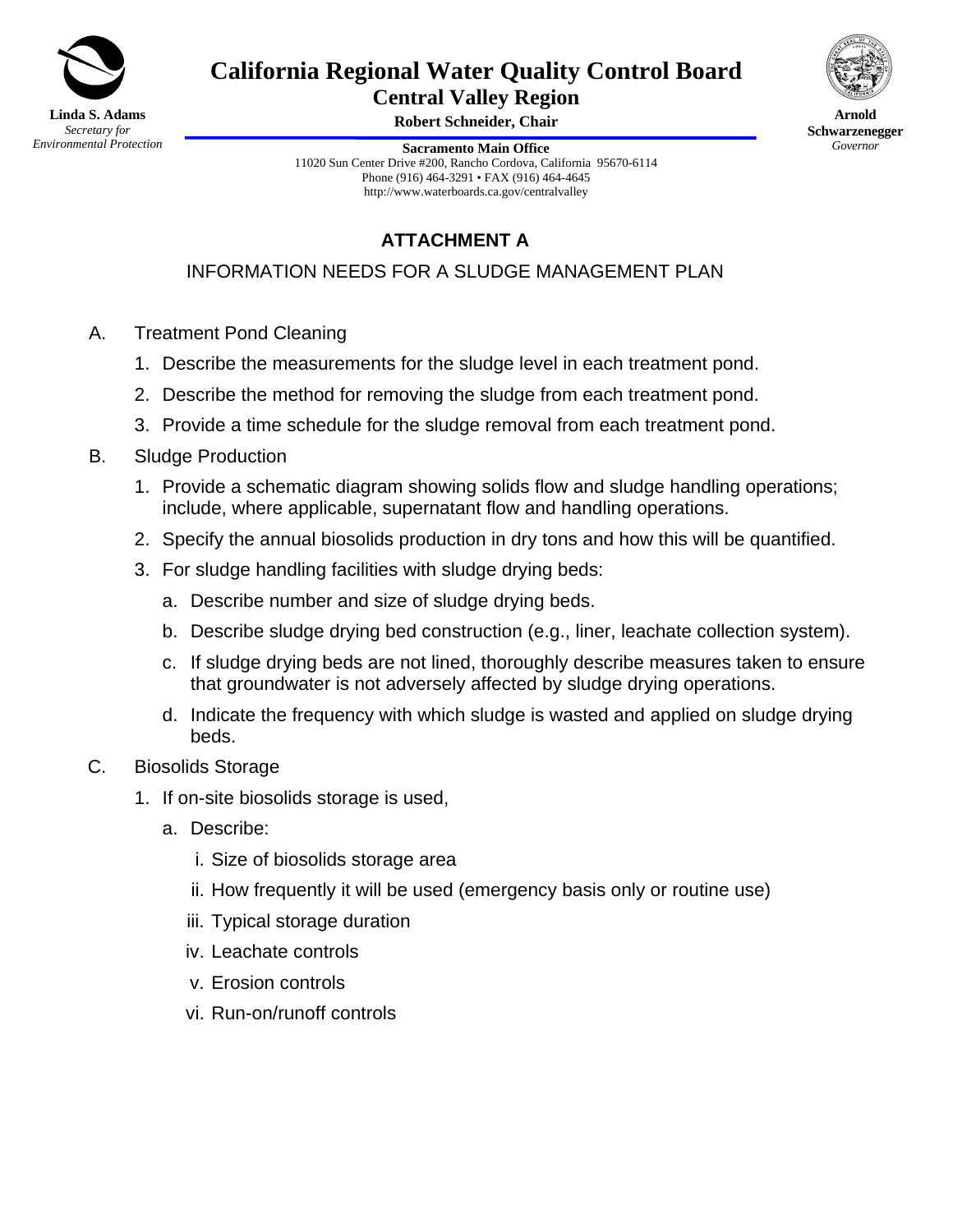- b. Indicate measures that will be taken to ensure that area groundwater is not adversely affected by the biosolids storage facility.
- c. For biosolids storage facilities that contain biosolids between 15 October and 15 May of each year, describe how facilities are designed and maintained to prevent washout or inundation from a storm or flood with a return frequency of 100 years.
- D. Biosolids Disposal
	- 1. Describe and provide the following information related to the method of biosolids disposal. If more than one method is used, include the percentage of annual biosolids production disposed of by each method.
		- a. Landfill Disposal
			- i. Name(s) and location(s) of landfill(s).
			- ii. Name and telephone number of the contact person at the landfill(s).
	- 2. Incineration
		- a. Name(s) and location(s) of incineration site(s).
		- b. Name and telephone number of the contact person at the incineration site(s).
	- 3. Composting
		- a. Name(s) and location(s) of composting site(s).
		- b. Name and telephone number of the contact person at the composting site(s).
	- 4. Land Application Off-site
		- a. Ownership of the site(s) where biosolids are applied.
		- b. Name and telephone number of the contact person responsible for application of the biosolids.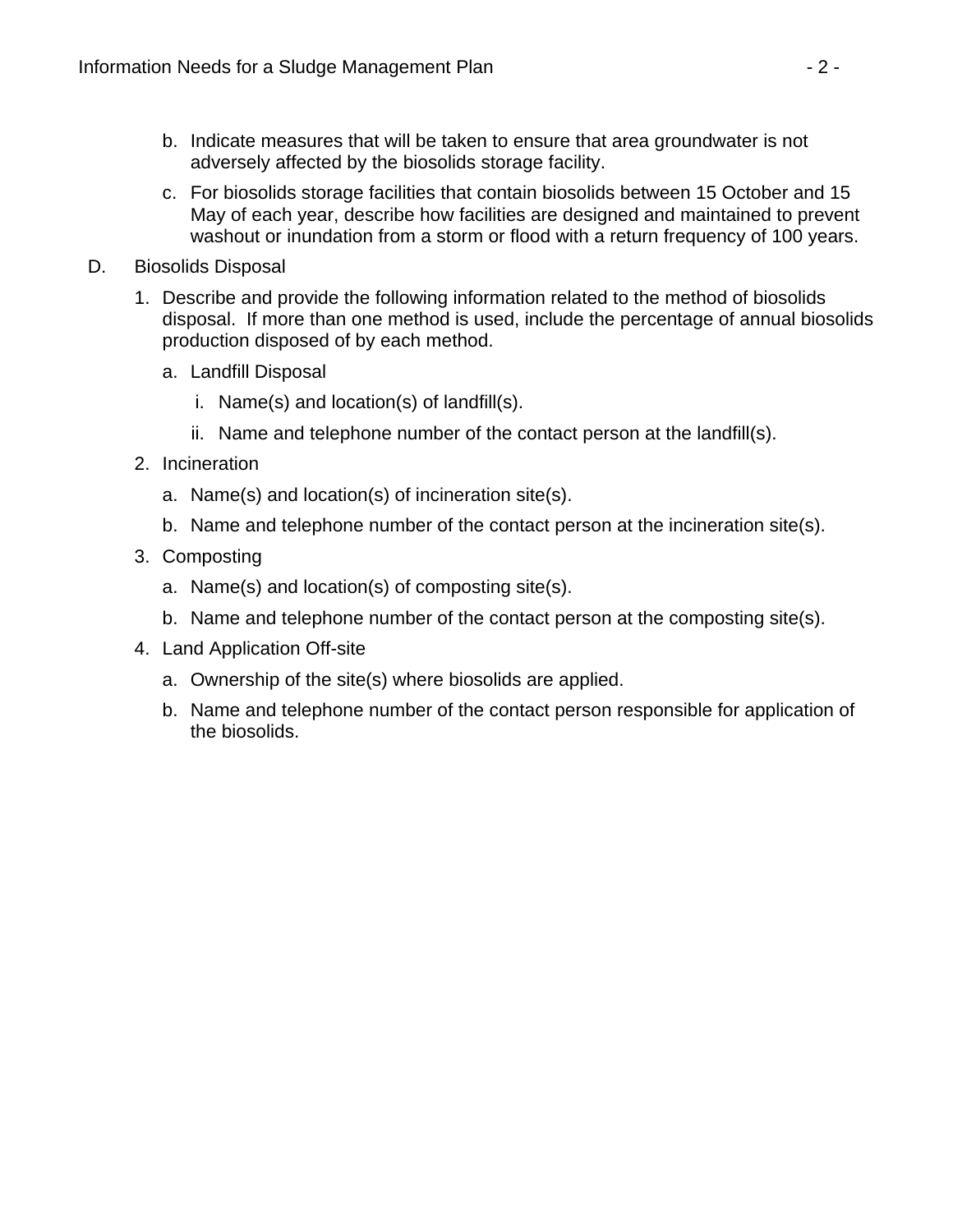# *ATTACHMENT B ADDITIONAL INFORMATION REQUIREMENTS FOR A REPORT OF WASTE DISCHARGE NAPA BERRYESSA RESORT IMPROVEMENT DISTRICT*

Provide a technical report prepared by a California Registered Civil Engineer that presents the following information:

- 1. A narrative description of all wastewater conveyance, treatment, and disposal systems currently existing at the facility.
- 2. A narrative description of all planned physical improvements, their purpose, and anticipated completion dates. If phased build out is planned provide scope and completion dates for each phase.
- 3. A process flow diagram, scaled treatment plant site plan, and scaled map(s) showing all existing and proposed effluent disposal areas (including conveyance and tailwater control systems.
- 4. For each pond and other waste containment structure, provide the following information. Discuss both existing and proposed ponds:
	- a. Identification (name) and function of the pond;
	- b. Surface area, depth, and volumetric capacity at two feet of freeboard;
	- c. Height (relative to surrounding grade), crest width, interior slope, and exterior slope of each berm or levee;
	- d. Materials used to construct each berm or levee;
	- e. Description of engineered liner, if any;
	- f. Estimated steady state percolation rate for each unlined pond;
	- g. Depth to shallow groundwater below the planned base of the ponds;
	- h. Overfilling/overflow prevention features; and
	- i. Operation and maintenance procedures.
- 5. For each reclamation site, provide:
	- a. Complete ownership information.
	- b. A scaled map showing the topography, property boundary, streets, residences, surface waters, etc. A USGS topo map may be sufficient as a base map.
	- c. A scaled map showing the limits of the reclamation areas, reclaimed water conveyance systems, other irrigation water conveyance systems, on-site drainage, tailwater systems, and runoff controls (existing and proposed).
	- d. Net irrigation area.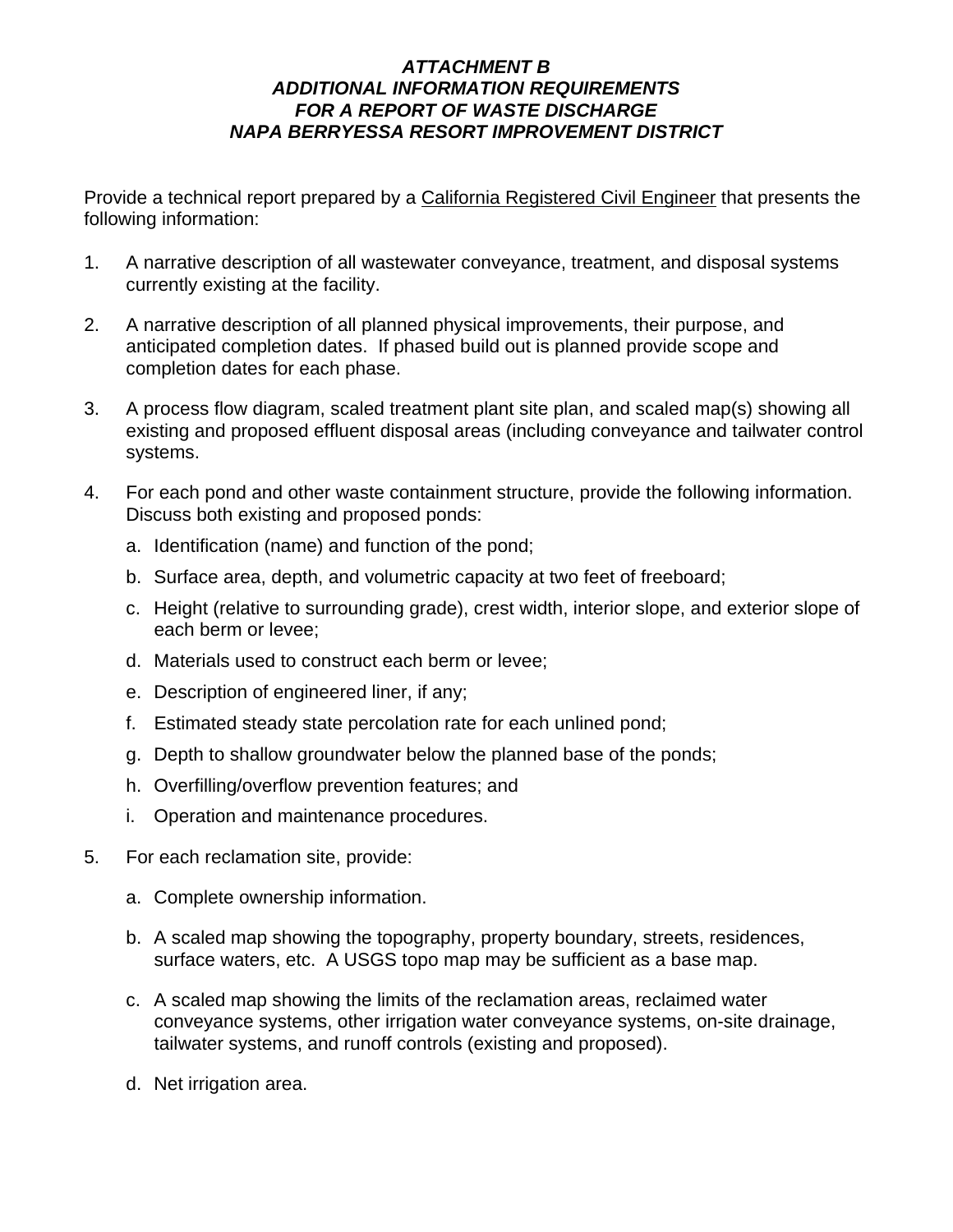- e. Method(s) of irrigation, including typical frequency and depths of application for each month when irrigation will occur.
- f. Typical cropping practices (crops grown, rotation cycles, use of fertilizers and pesticides, etc.).
- g. Typical storm water management practices.
- 6. A description of the sources and types of wastewater flowing into the wastewater treatment system, design flow rates, and the design capacity of the system (existing and proposed). Include projected infiltration/inflow rates and peaking factors used in design calculations.
- 7. A description of emergency wastewater storage facilities or other means of preventing system bypass or failure during reasonably foreseeable overload conditions (e.g., power failure, sewer blockage, and illicit sewer discharges). Consider both potential problems at the plant and within the community sewer system.
- 8. A description of the community sewer system: materials, age, infiltration/inflow estimate, and lift station details (type, location, capacity, backup systems, and alarm features).
- 9. Chemical characterization of influent wastewater quality, including biochemical oxygen demand, total suspended solids, total dissolved solids, and nitrogenous compounds. Include a discussion of seasonal variations, if any, and supporting analytical data.
- 10. A description of all known or anticipated industrial and commercial dischargers whose individual BOD, total dissolved solids and/or hydraulic loads will be greater than 2% of the plant's total daily influent loading, including the following:
	- a. Name;
	- b. Industry/business type;
	- c. Nature of waste stream;
	- d. Average daily flow (gpd and percentage of total plant loading);
	- e. Peak daily flow;
	- f. Average daily BOD loading (lb/day and percentage of total plant loading);
	- g. Peak daily BOD loading;
	- h. Salinity (e.g., total dissolved solids, electrical conductivity, major ions);
	- i. Nitrogen (all forms);
	- j. Nature of seasonal or diurnal variations in influent flow or quality, if any; and
	- k. Pre-treatment or self-monitoring programs, if any.
- 11. A description of the following for the both existing system and each phase of the proposed expansion: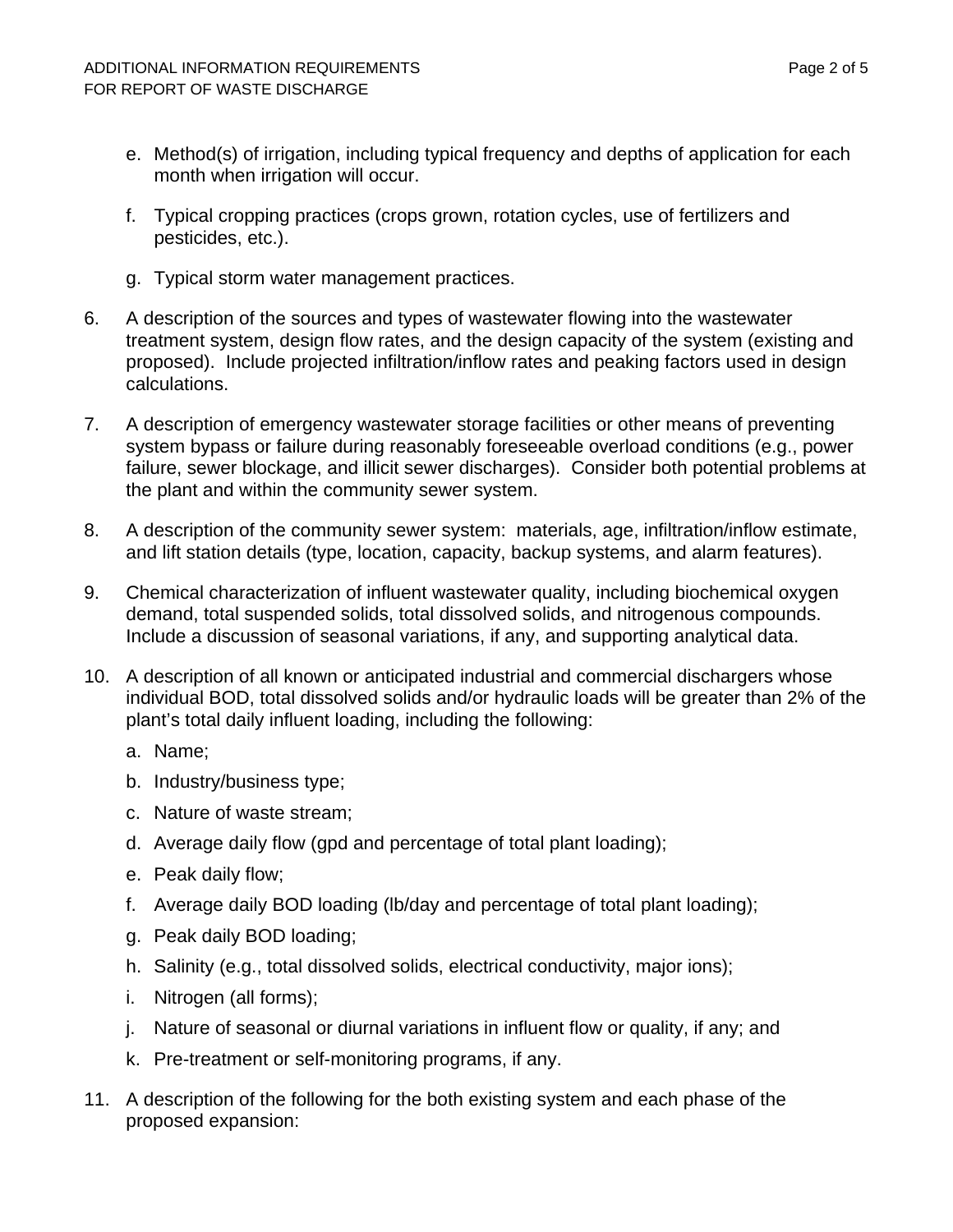- a. Average dry weather flow;
- b. Peak wet weather flow; and
- c. Effluent quality at the point of discharge to the disposal system (BOD, total suspended solids, settleable matter, nitrogenous compounds, electrical conductivity, pH, and total coliform organisms).
- 12. Narrative description of expected solids generation rates and handling/storage procedures:
	- a. Debris;
	- b. Grit and screenings; and
	- c. Biosolids.
- 13. Narrative description of proposed solids disposal practices for debris, grit, screenings, and biosolids:
	- a. Method of disposal;
	- b. Frequency of disposal;
	- c. Disposal site/area name(s) and location(s); and
	- d. For biosolids (if beneficial re-use is proposed for reclamation sites):
		- Land application rates (dry tons per unit area per application, number of applications per year);
		- Soil incorporation practices;
		- Vegetation grown;
		- Runoff controls, if any; and
		- Public access controls.
- 14. A description of the types of soil underlying any planned ponds and effluent disposal areas (include a copy of the geotechnical report).
- 15. Projected monthly water balance for each phase of buildout demonstrating adequate containment capacity for the 100-year return period total annual precipitation, including consideration of at least the following.
	- a. A minimum of two feet of freeboard in each pond at all times;
	- b. Historical local evaporation data (monthly average values);
	- c. Local precipitation data with the 100-year return period annual total distributed monthly in accordance with mean monthly precipitation patterns;
	- d. Proposed wastewater loading rates distributed monthly in accordance with expected seasonal variations;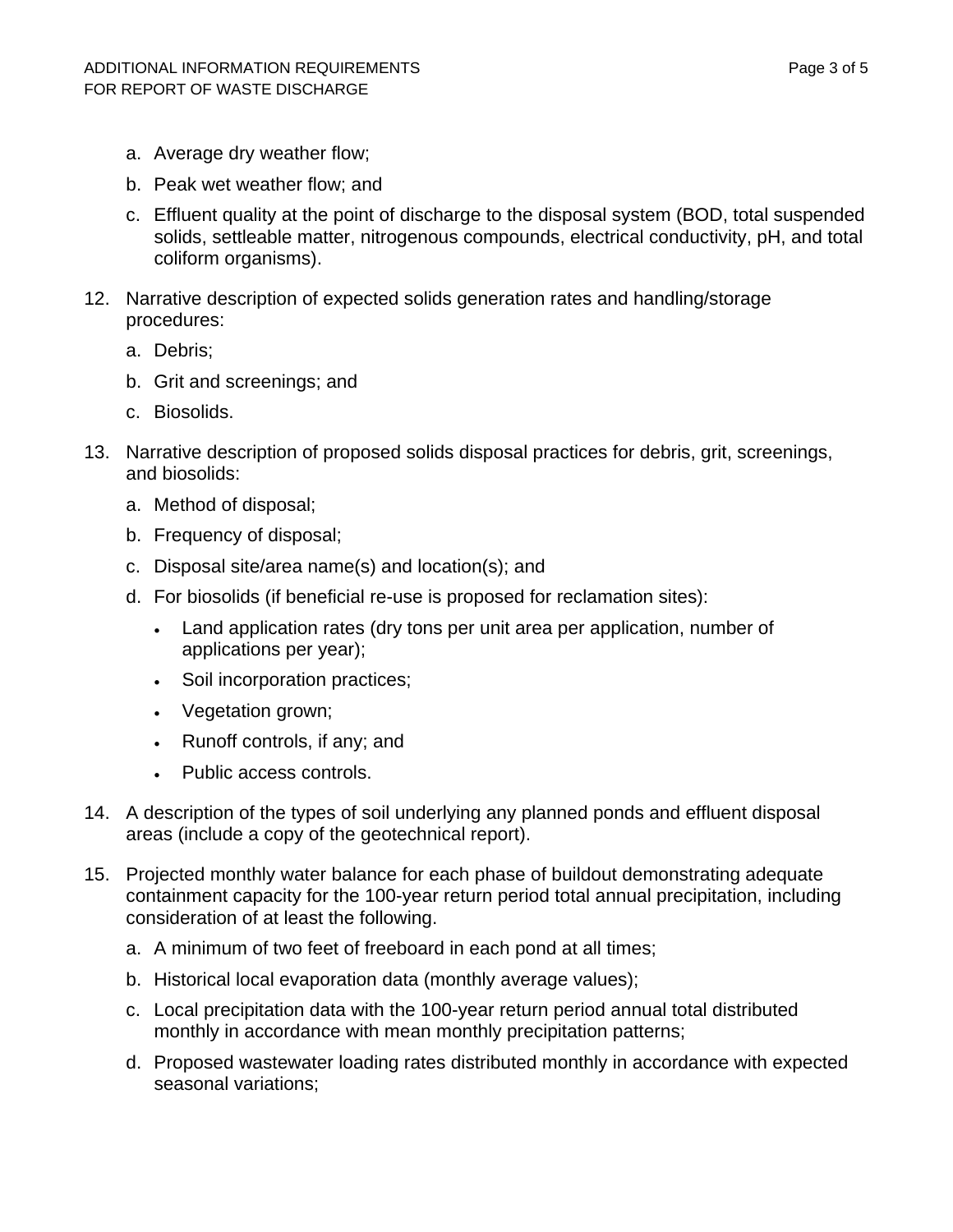$\overline{a}$ 

- e. Projected long-term percolation rates (including consideration of percolation from unlined ponds and the effects of solids plugging on all ponds); and
- f. Projected irrigation usage rates (if recycling is proposed).
- 16. Proposed flow limits and basis for the limit for the current facility and each phase of the planned expansion. Consider dry weather flows vs. peak flows and seasonal variations associated with major industrial dischargers. Include the technical basis for the proposed flow limit (e.g., design treatment capacity; hydraulic capacity of a main lift station, headworks, or other system element; and demonstrated effluent disposal capacity).
- 17. A narrative description of plant operation and maintenance procedures to be employed, including those associated with effluent storage and disposal.
- 18. A description of any policies or facility design features that reduce the potential for groundwater degradation (best practicable treatment and control or BPTC measures). Such features might include industrial discharger effluent quality limits, prohibitions on discharge of certain types of waste, advanced treatment, disinfection, concrete treatment structures, and pond lining systems.
- 19. Provide a technical report prepared by a Professional Geologist or Certified Hydrogeologist that provides an assessment of the following:
	- a. Baseline groundwater quality at each new disposal or reclamation site.
	- b. Groundwater degradation, if any, that has resulted from the existing operation; and
	- c. The potential for the proposed effluent disposal expansion to degrade groundwater quality (at the plant and at reclamation/disposal sites).

This assessment must be made based on site-specific data and must provide technicallybased answers to the following questions based on historical data and supplemental data to be collected for the purpose of this study:

- ♦ What is the groundwater elevation and gradient at the existing facility? At least one new well will be required to better define background groundwater quality outside the influence of any mounding around the ponds and at least one more well will required downgradient of the existing ponds.
- ♦ What is background shallow groundwater quality for typical municipal waste constituents? Compare to established water quality objectives for protection of the beneficial uses of groundwater.<sup>[1](#page-22-0)</sup>
- ♦ What is the groundwater quality data downgradient of the existing WWTP and application areas.

<span id="page-22-0"></span><sup>1</sup> Include analyses for the following: BOD, total coliform organisms, total dissolved solids, ammonia (as N), total Kjeldahl nitrogen, nitrate (as N), nitrite (as N), and a complete anion/cation scan with ion balance. Total coliform organisms shall be determined using the 15- or 25- tube method.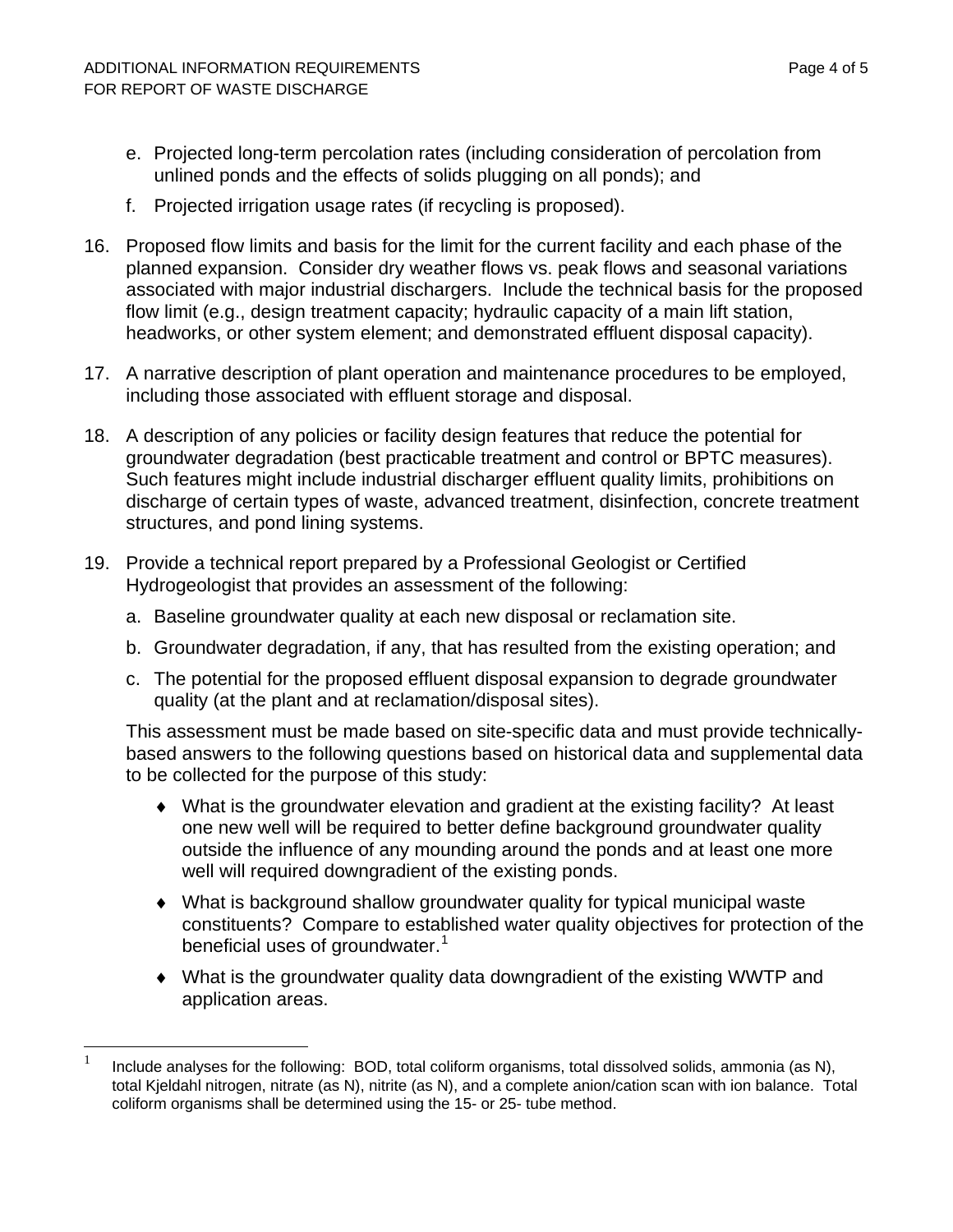- ♦ For each monitored constituent, has the existing facility degraded groundwater quality? If so:
	- o What constituents exceed the applicable water quality objective?
	- o What constituents exceed background concentrations?
	- o Based on site hydrogeology, is the degradation contained within a defined area (or one that could be defined by additional investigation)?
	- o What Best Practicable Treatment and Control (BPTC) methods will be utilized to minimize the degradation?
- $\blacklozenge$  What are subsurface conditions at the proposed new disposal sites?<sup>[2](#page-23-0)</sup>
- $\blacklozenge$  What is the character of groundwater quality at the proposed new disposal sites?<sup>2</sup>
- ♦ Based on site hydrogeology, the nature of the waste, and the proposed disposal method, what level of degradation is expected to result from the expansion (if any)?
- ♦ If the proposed expansion will cause degradation, how will the degradation be confined or controlled?
- ♦ At a minimum, the report shall include the following:
	- o Rationale for field investigation approach.
	- o Description and documentation of all proposed investigational methods and activities.
	- o Description of the site hydrogeology including stratigraphy, hydraulic conductivity of the soils, capillary rise, groundwater elevation and gradient, transmissivity, and influence of all recharge and pumping sources (i.e., a site conceptual model)
	- o A detailed map showing locations of all water wells including springs and isolated wetlands within one mile of the WWTP and land application areas.
	- o Description of fate and transport mechanisms for all monitored constituents.
	- o Description of data reduction/analysis techniques and results.
	- o Presentation of historical and supplemental site-specific soil and groundwater data.
	- o Comparison of groundwater quality data to background groundwater quality and water quality objectives for each constituent.
	- o An analysis of all data and conclusions regarding each of the above questions.

<span id="page-23-0"></span> $\overline{2}$ <sup>2</sup> This must be based on subsurface investigation at the proposed disposal site including soil borings and/or cone penetrometer tests and groundwater analyses. Groundwater samples may be obtained using a onetime sampling method such as Hydropunch®.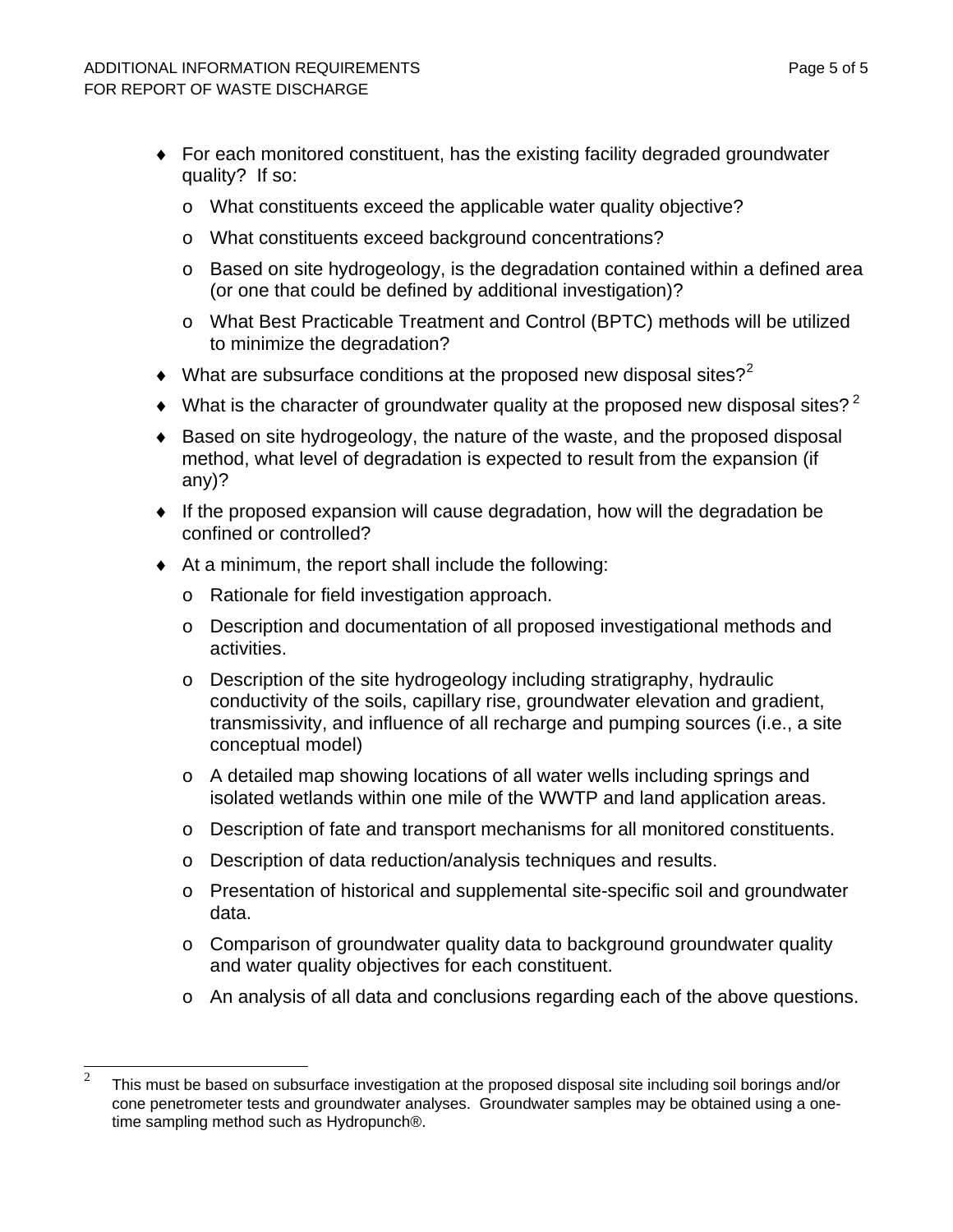

**California Regional Water Quality Control Board Central Valley Region** 



**Arnold Schwarzenegger** *Governor* 

**Robert Schneider, Chair** 

**Sacramento Main Office** 11020 Sun Center Drive #200, Rancho Cordova, California 95670-6114 Phone (916) 464-3291 • FAX (916) 464-4645 http://www.waterboards.ca.gov/centralvalley

# **ATTACHMENT C REQUIREMENTS FOR MONITORING WELL INSTALLATION WORKPLANS AND MONITORING WELL INSTALLATION REPORTS**

Prior to installation of groundwater monitoring wells, the Discharger shall submit a workplan containing, at a minimum, the information listed in Section 1, below. Wells may be installed after staff approve the workplan. Upon installation of the monitoring wells, the Discharger shall submit a well installation report which includes the information contained in Section 2, below. All workplans and reports must be prepared under the direction of, and signed by, a registered geologist or civil engineer licensed by the State of California.

# **SECTION 1 - Monitoring Well Installation Workplan and Groundwater Sampling and Analysis Plan**

The monitoring well installation workplan shall contain the following minimum information:

A. General Information:

 Purpose of the well installation project Brief description of local geologic and hydrogeologic conditions Proposed monitoring well locations and rationale for well locations Topographic map showing facility location, roads, and surface water bodies Large scaled site map showing all existing on-site wells, proposed wells, surface drainage courses, surface water bodies, buildings, waste handling facilities, utilities, and major physical and man-made features

B. Drilling Details:

 On-site supervision of drilling and well installation activities Description of drilling equipment and techniques Equipment decontamination procedures Soil sampling intervals (if appropriate) and logging methods

C. Monitoring Well Design (in narrative and/or graphic form):

Diagram of proposed well construction details

- Borehole diameter
- Casing and screen material, diameter, and centralizer spacing (if needed)
- Type of well caps (bottom cap either screw on or secured with stainless steel screws)
- Anticipated depth of well, length of well casing, and length and position of perforated interval

*California Environmental Protection Agency*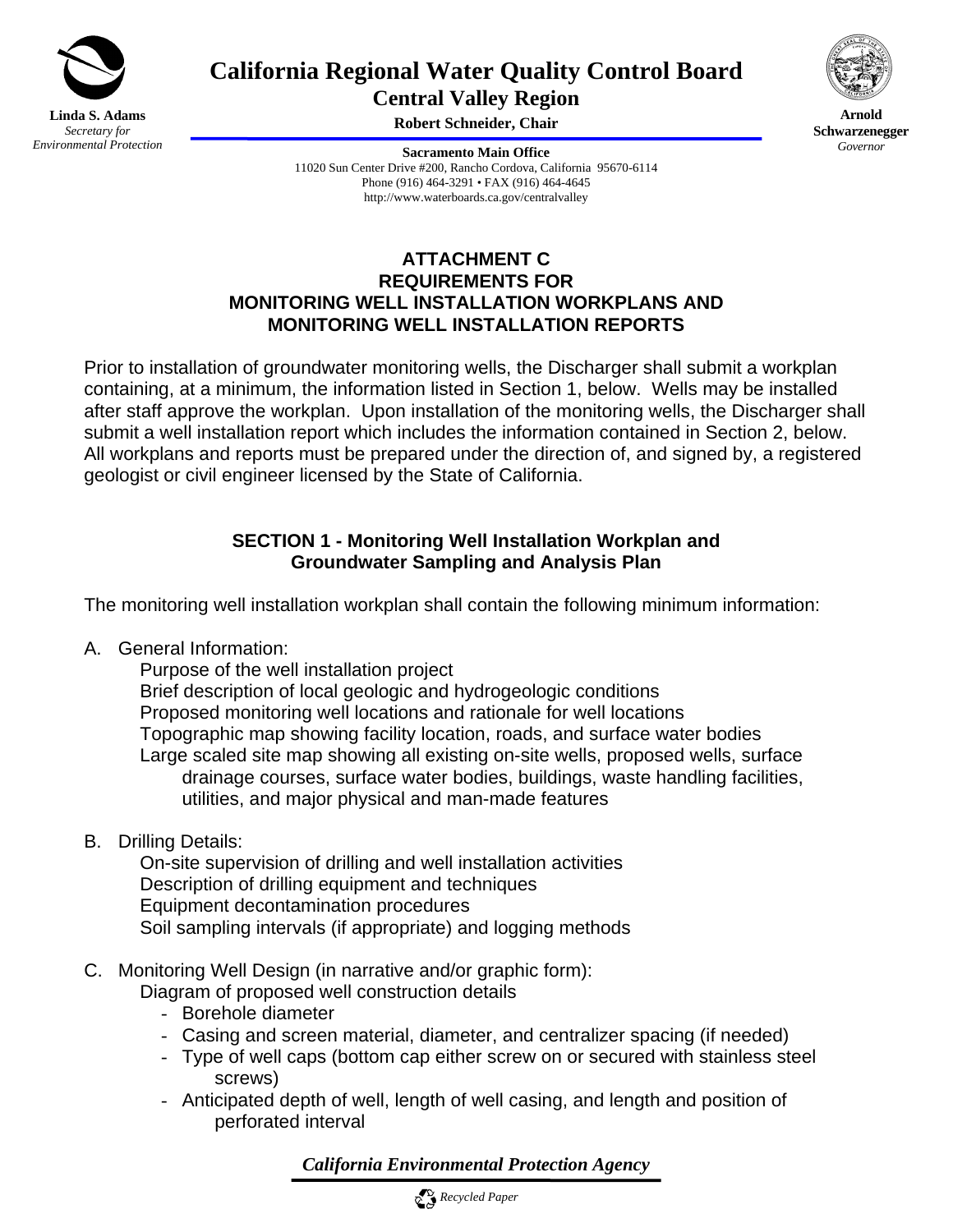- Thickness, position and composition of surface seal, sanitary seal, and sand pack
- Anticipated screen slot size and filter pack
- D. Well Development (not to be performed until at least 48 hours after sanitary seal placement):

 Method of development to be used (i.e., surge, bail, pump, etc.) Parameters to be monitored during development and record keeping technique Method of determining when development is complete Disposal of development water

- E. Well Survey (precision of vertical survey data shall be at least 0.01 foot): Identify the Licensed Land Surveyor or Civil Engineer that will perform the survey Datum for survey measurements List well features to be surveyed (i.e. top of casing, horizontal and vertical coordinates, etc.)
- F. Schedule for Completion of Work

# G. **Appendix: Groundwater Sampling and Analysis Plan (SAP)**

The Groundwater SAP shall be included as an appendix to the workplan, and shall be utilized as a guidance document that is referred to by individuals responsible for conducting groundwater monitoring and sampling activities.

Provide a detailed written description of standard operating procedures for the following:

- Equipment to be used during sampling
- Equipment decontamination procedures
- Water level measurement procedures
- Well purging (include a discussion of procedures to follow if three casing volumes cannot be purged)
- Monitoring and record keeping during water level measurement and well purging (include copies of record keeping logs to be used)
- Purge water disposal
- Analytical methods and required reporting limits
- Sample containers and preservatives
- Sampling
	- General sampling techniques

 - Record keeping during sampling (include copies of record keeping logs to be used)

- QA/QC samples

- Chain of Custody
- Sample handling and transport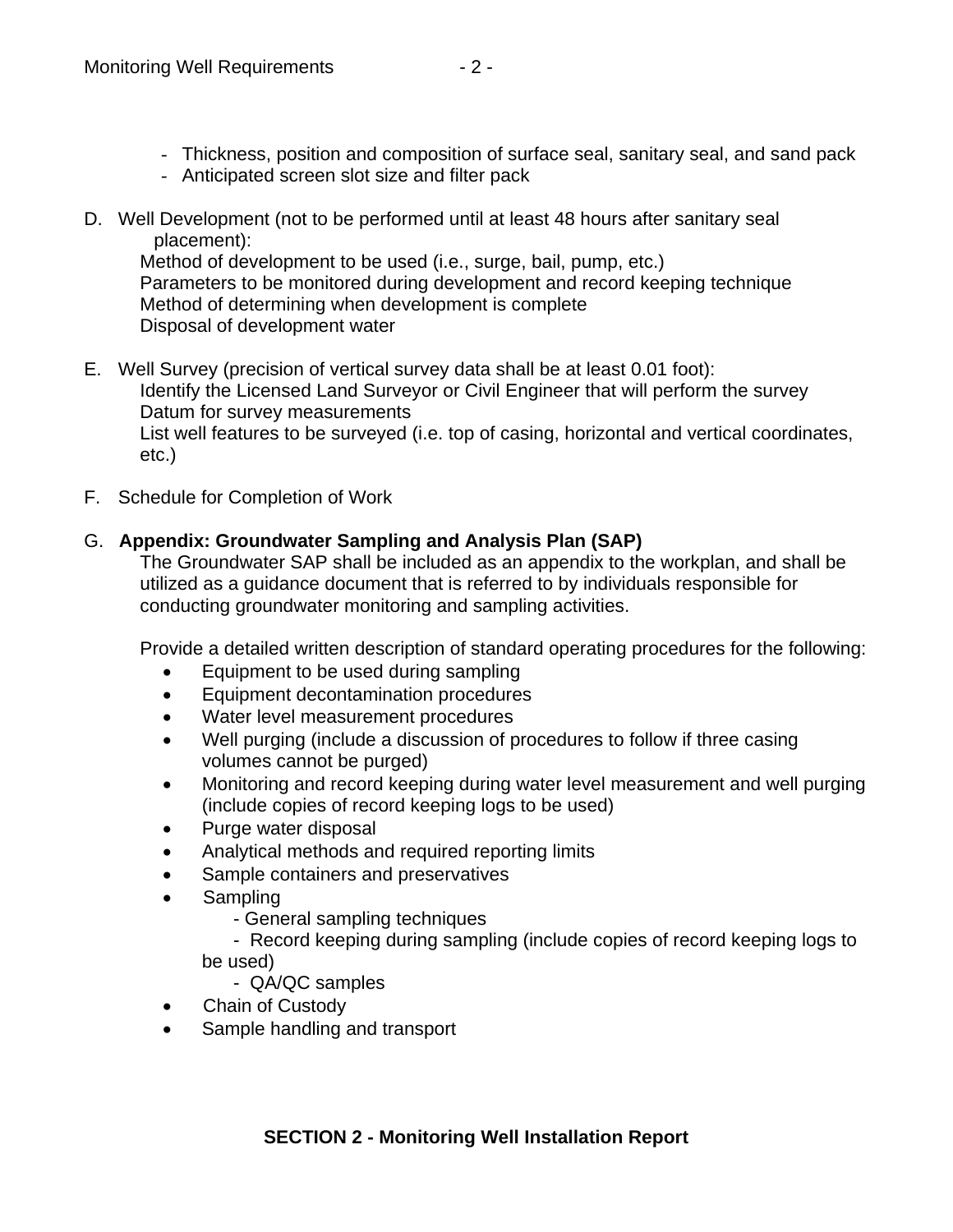The monitoring well installation report must provide the information listed below. In addition, the report must also clearly identify, describe, and justify any deviations from the approved workplan.

A. General Information:

Purpose of the well installation project

 Brief description of local geologic and hydrogeologic conditions encountered during installation of the wells

 Number of monitoring wells installed and copies of County Well Construction Permits Topographic map showing facility location, roads, surface water bodies Scaled site map showing all previously existing wells, newly installed wells, surface water bodies, buildings, waste handling facilities, utilities, and other major physical and man-made features.

- B. Drilling Details (in narrative and/or graphic form): On-site supervision of drilling and well installation activities Drilling contractor and driller's name Description of drilling equipment and techniques Equipment decontamination procedures Soil sampling intervals and logging methods Well boring log
	- Well boring number and date drilled
	- Borehole diameter and total depth
	- Total depth of open hole (same as total depth drilled if no caving or back-grouting occurs)
	- Depth to first encountered groundwater and stabilized groundwater depth
	- Detailed description of soils encountered, using the Unified Soil Classification System
- C. Well Construction Details (in narrative and/or graphic form):
	- Well construction diagram, including:
		- Monitoring well number and date constructed
		- Casing and screen material, diameter, and centralizer spacing (if needed)
		- Length of well casing, and length and position of perforated interval
		- Thickness, position and composition of surface seal, sanitary seal, and sand pack
		- Type of well caps (bottom cap either screw on or secured with stainless steel screws)
- E. Well Development:

Date(s) and method of development

How well development completion was determined

 Volume of water purged from well and method of development water disposal Field notes from well development should be included in report

F. Well Survey (survey the top rim of the well casing with the cap removed): Identify the coordinate system and datum for survey measurements Describe the measuring points (i.e. ground surface, top of casing, etc.)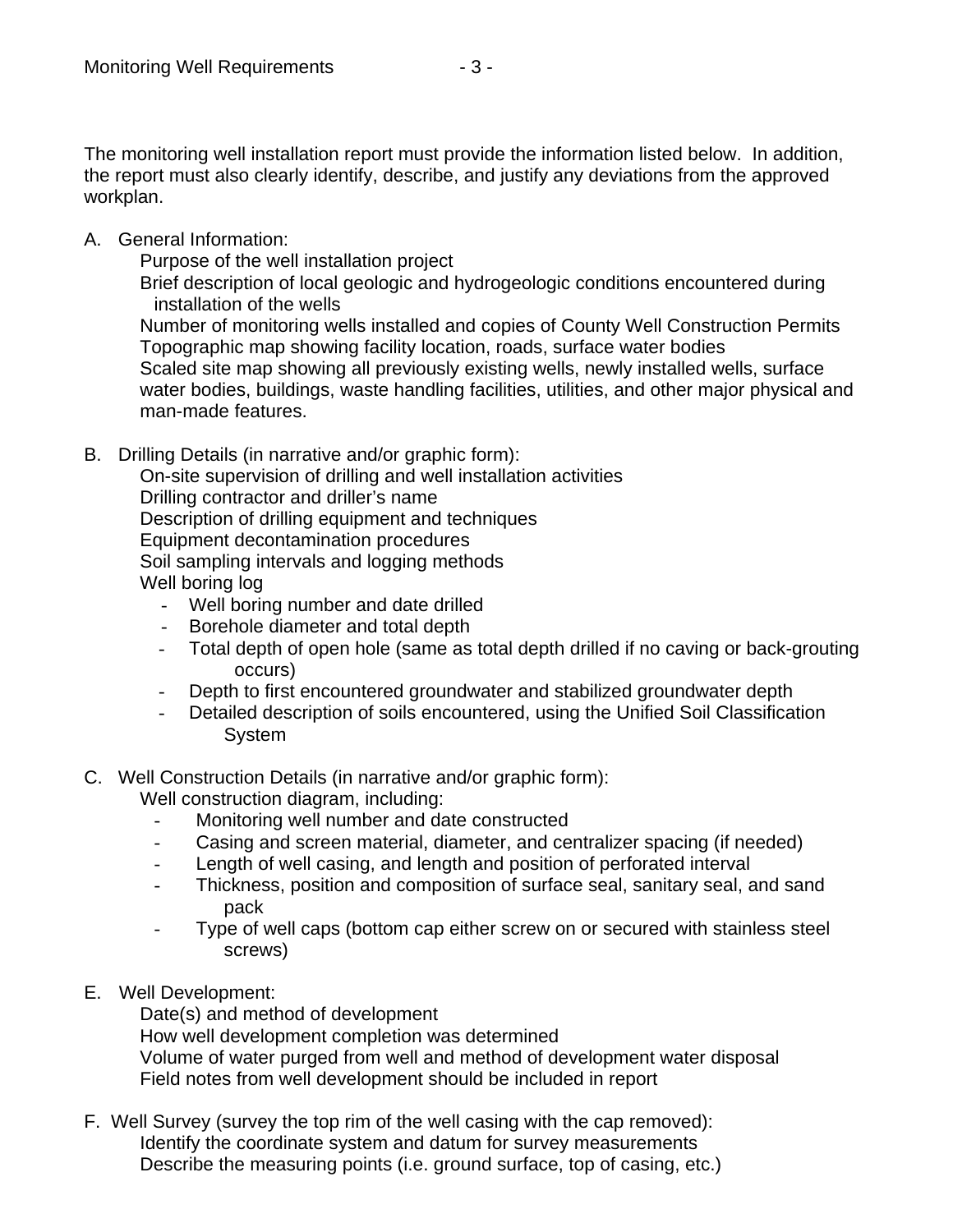Present the well survey report data in a table

Include the Registered Engineer or Licensed Surveyor's report and field notes in appendix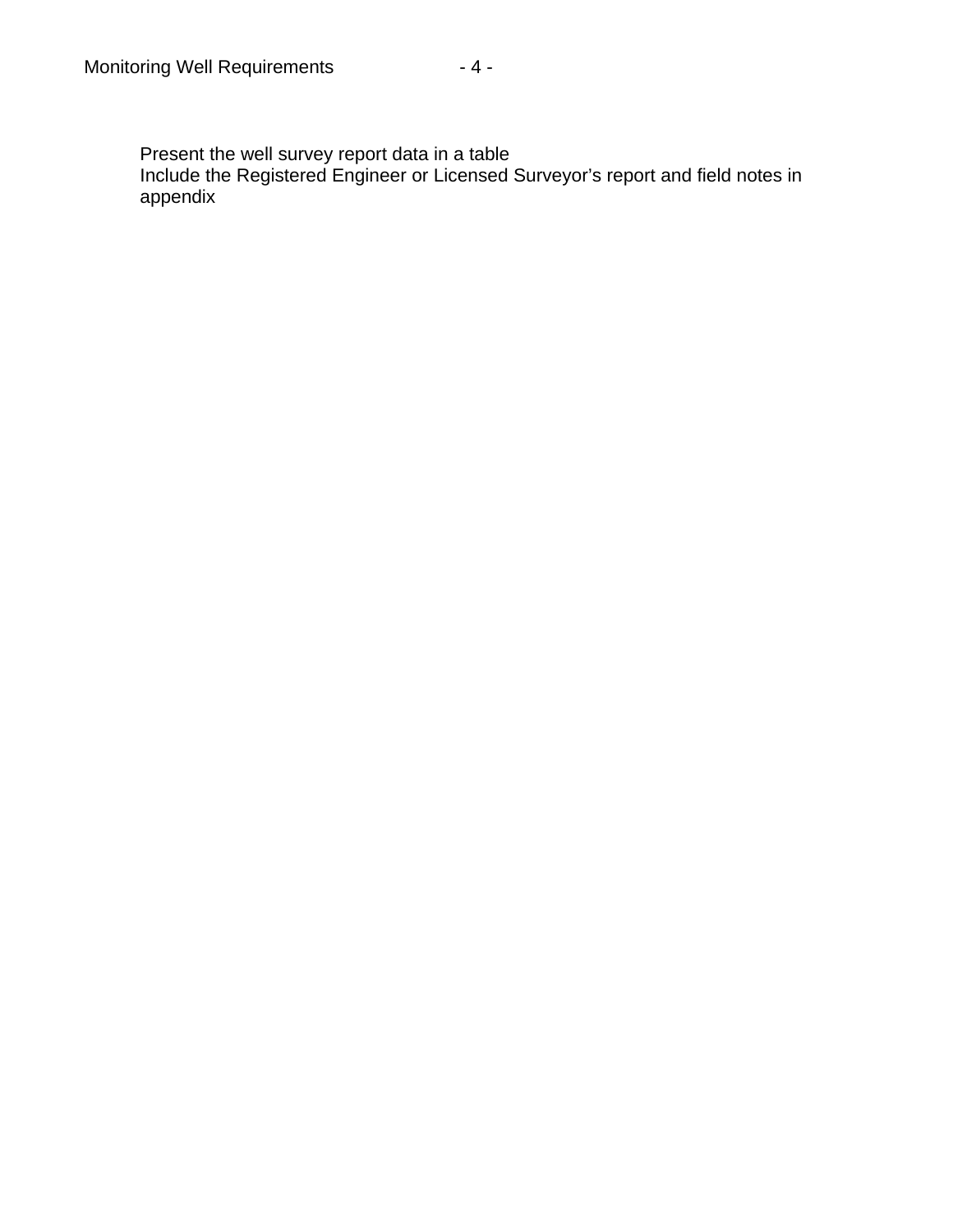### *ATTACHMENT D ADDITIONAL INFORMATION REQUIREMENTS FOR A REPORT OF WASTE DISCHARGE NAPA BERRYESSA RESORT IMPROVEMENT DISTRICT WATER TREATMENT PLANT*

Please submit a technical report, providing the following information. The technical report must be prepared under the direct supervision of a registered civil engineer.

Please provide the following information:

- 1. Site information which includes the following:
	- a. Depict the water treatment plant, conveyance systems (i.e., piping, etc.), and disposal site on a 7.5 U.S.G.S quadrangle map (site map) and indicate the township, range, and section of the area;
	- b. Identify Assessors Parcel Number for the water treatment plant and disposal areas;
	- c. Identify the area of the site (disposal areas), in acres, and the total acreage of parcel;
	- d. Report distance to residences within 1000 feet and to the nearest community. Depict nearby residences on the site map;
	- e. Indicate uses of surrounding land (i.e., agricultural, residential, etc.) and the site;
	- f. Report annual average precipitation and evaporation;
	- g. Indicate locations of all groundwater wells, surface streams, drainage ditches (including seasonal), canals, and channels within 500 feet of the treatment plant, wastewater conveyance system on the site map. Identify the nearest identifiable water body or water course to which the site is tributary and its approximate distance;
	- h. Report direction and typical velocity of the prevailing winds;
- 2. A narrative description of all proposed waste conveyance (i.e., ditches, piping etc.), treatment, and disposal systems. For the water treatment process, please include a list of chemicals and coagulants used in the water treatment process
- 3. A copy of the California Environmental Quality Act (CEQA) document for the project. If the CEQA document has not yet been prepared, provide the name of the lead agency and anticipated adoption date.
- 4. For any proposed wastewater disposal pond, provide the following information:
	- a. Identification (name) and function of the pond;
	- b. Surface area, depth, and volumetric capacity at two feet of freeboard;
	- c. Height (relative to surrounding grade), crest width, interior slope, and exterior slope of each berm;
	- d. Estimated steady state percolation rate for each unlined pond based on site-specific testing;
	- e. Depth to shallow groundwater below the planned base of the pond;
	- f. Overfilling/overflow prevention features;
	- g. Storm water diversion features;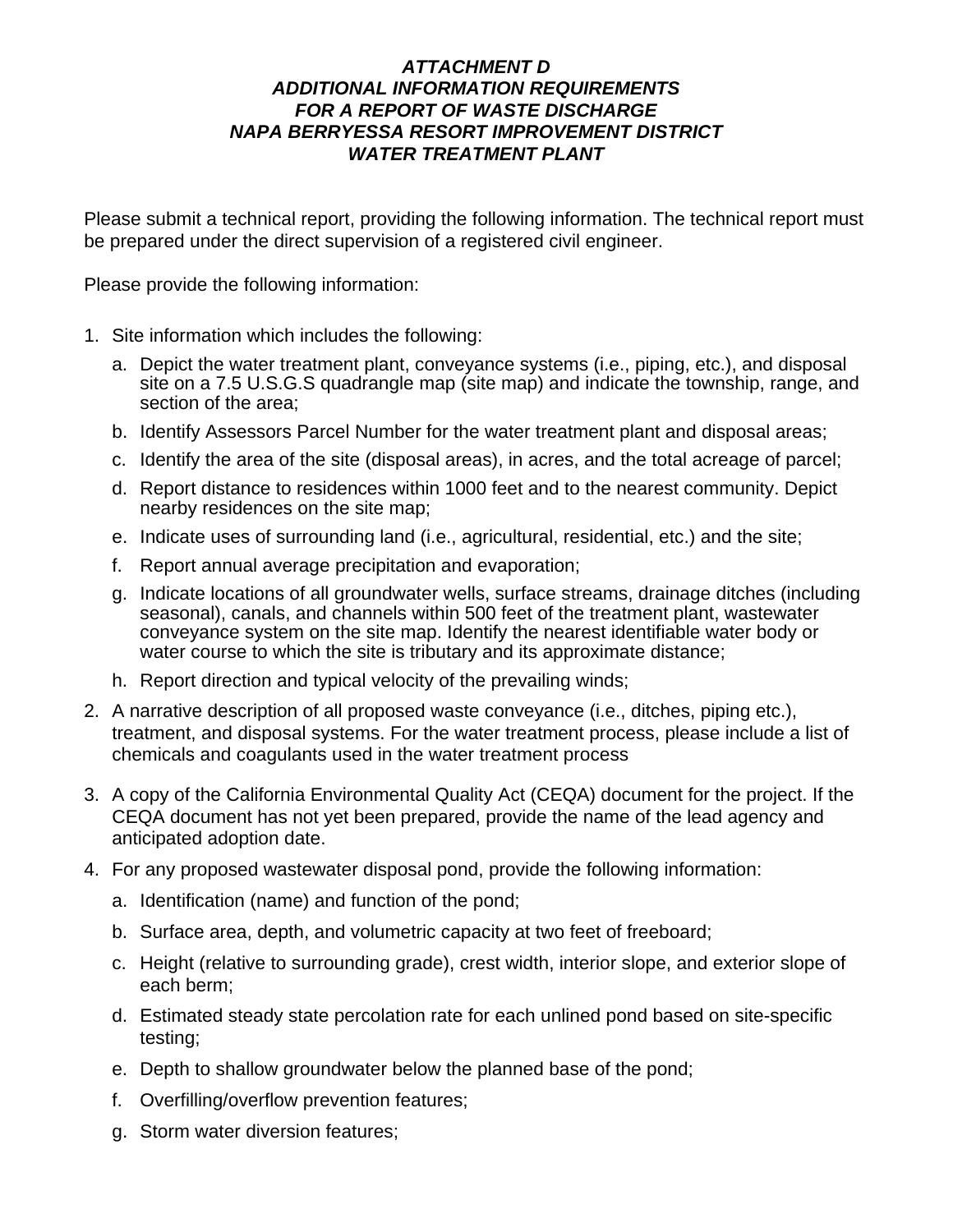- 5. A chemical characterization of the waste. Include a discussion of potential seasonal variations and supporting analytical data for at least the following tests:
	- a. Total dissolved solids (TDS)
	- b. Total suspended solids (TSS)
	- c. Settleable Matter (SM)
	- d. Total Coliform organisms
	- e. Anions (EPA Method 300): bromide, chloride, nitrate, nitrite, phosphate, sulfate, sulfite
	- f. Trace metals (EPA Method 6010B): barium, beryllium, chromium, cobalt, copper, silver, tin, vanadium, and zinc
	- g. Antimony and arsenic (EPA Method 7062)
	- h. Cadmium (EPA Method 7131A)
	- i. Lead (EPA Method 7421)
	- j. Mercury (EPA Method 7471A)
	- k. Nickel (EPA Method 7521)
- 6. A description of the types of soil underlying the planned disposal area (with reference to any geotechnical reports).
- 7. A projected monthly water balance demonstrating adequate containment capacity for the 100-year return period total annual precipitation, including consideration of at least the following.
	- a. A minimum of two feet of freeboard in each pond (ponds used to store wastewater) at all times;
	- b. Historical local evaporation data (monthly average values);
	- c. Local precipitation data with the 100-year return period annual total distributed monthly in accordance with mean monthly precipitation patterns;
	- d. Proposed wastewater loading rates distributed monthly in accordance with expected seasonal variations; and
	- e. Projected long-term percolation rates (including consideration of percolation from unlined ponds and the effects of solids plugging on unlined ponds).
- 8. Proposed flow limits and basis for the limit for disposal system. Consider seasonal variations and include the technical basis for the proposed flow limit (e.g., design water treatment capacity; hydraulic capacity of a main discharge pump or other system element; and demonstrated effluent disposal capacity).
- 9. An irrigation management plan demonstrating adequate disposal capacity, including at least the following information:
	- a. Scaled plans showing the limits of all effluent irrigation areas, including their relationship to storm drains, surface waters, and wells;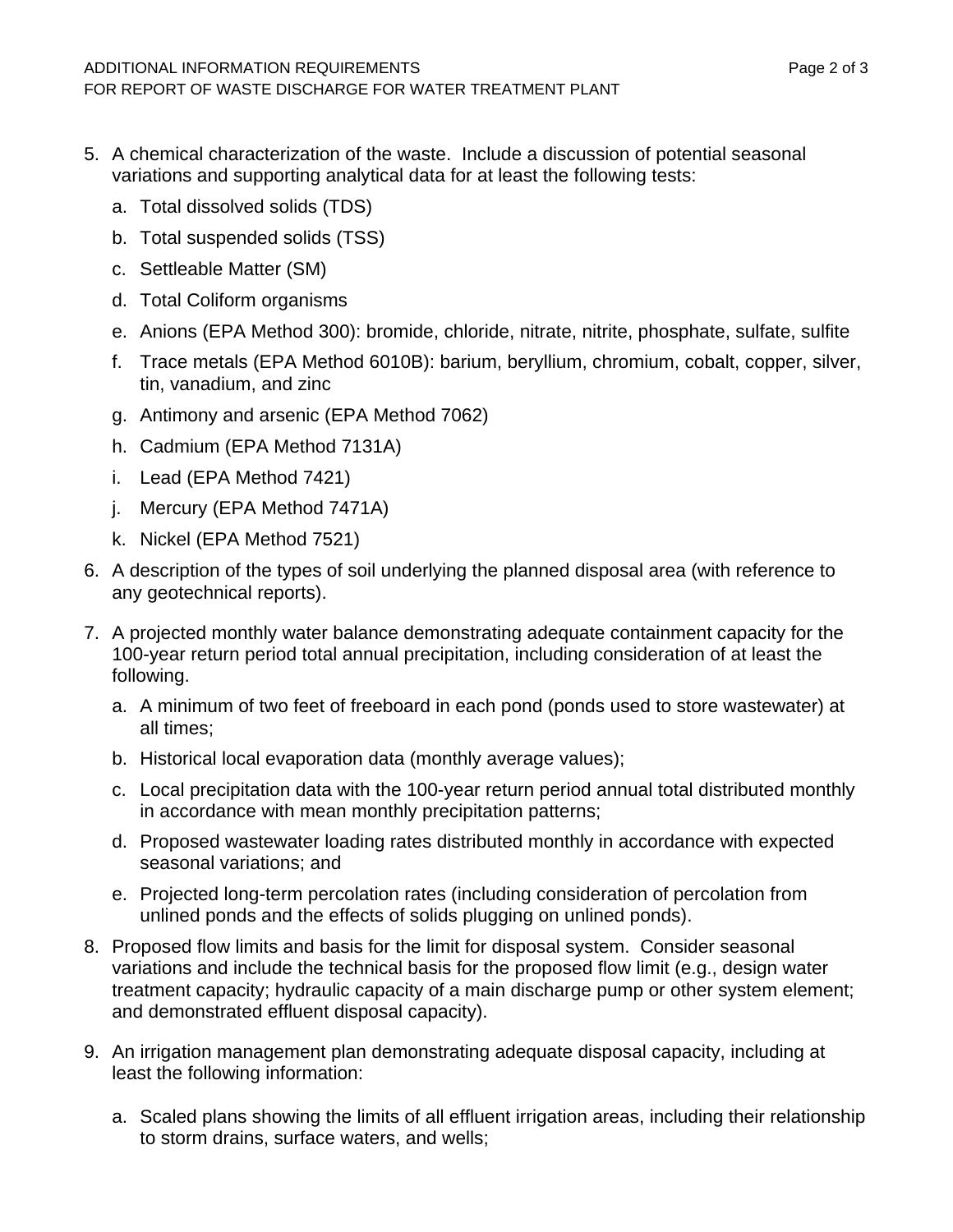- b. For each discrete irrigation area, specify the following:
	- i. Total available area;
	- ii. Net available area (considering setbacks required per 22 CCR, Division 4 water reclamation regulations);
	- iii. Type of irrigation systems;
	- iv. Structural and operational Best Management Practices (BMPs) used to control potential runoff quality impacts associated with use of reclaimed effluent; and
	- v. Means and methods to control public access and/or provide legally required notice regarding exposure to treated effluent.
- 10. Provide a preliminary groundwater assessment of the following:
	- a. What is the groundwater elevation and gradient at the existing facility?
	- b. What are subsurface conditions at the disposal site?
	- c. What is the character of groundwater quality at the disposal site?
	- d. Based on site hydrogeology, the nature of the waste, and the proposed disposal method, what level of degradation is expected to result from the discharge (if any)?
	- e. If the discharge might cause degradation, how will the degradation be confined or controlled?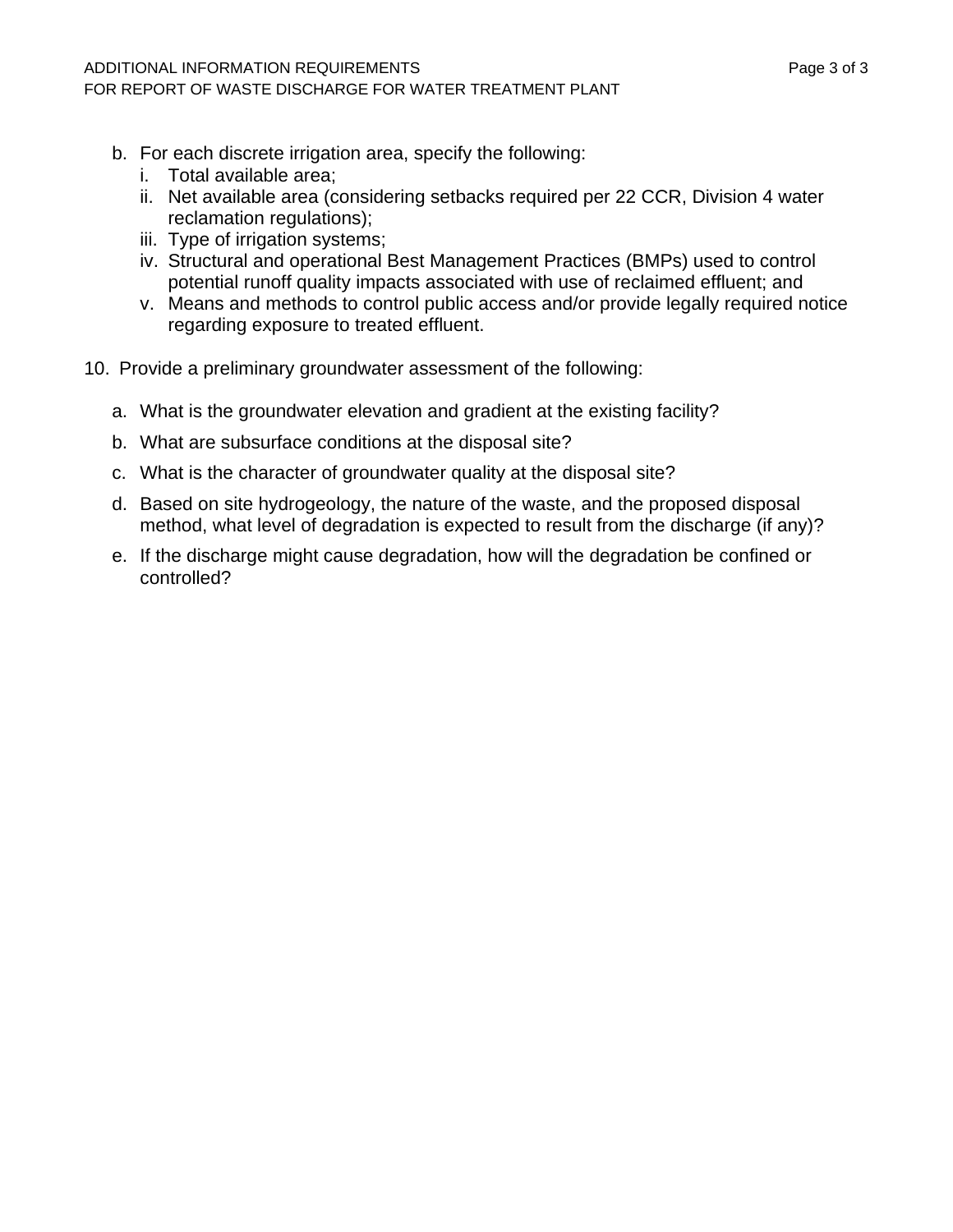# *ATTACHMENT E*

# *INFORMATION REQUIREMENTS FOR THE OVERFLOW EMERGENCY RESPONSE PLAN AND FOR THE OPERATION AND MAINTENANCE PROGRAM NAPA BERRYESSA RESORT IMPROVEMENT DISTRICT WASTEWATER TREATMENT SYSTEM*

#### **Overflow Emergency Response Plan**

The Overflow Emergency Response Plan section of the Sewer System Management Plan shall identify measures to protect public health and the environment. At a minimum, this plan must include the following:

- (a) Proper notification procedures so that the primary responders and regulatory agencies are informed of all Sanitary Sewer Overflows (SSOs) in a timely manner;
- (b) A program to ensure an appropriate response to all overflows;
- (c) Procedures to ensure prompt notification to appropriate regulatory agencies and other potentially affected entities (e.g. health agencies, Regional Water Boards, water suppliers, etc.) of all SSOs that potentially affect public health or reach the waters of the State in accordance with the MRP. All SSOs shall be reported in accordance with this MRP, the California Water Code, other State Law, and other applicable Regional Water Board WDRs or NPDES permit requirements. The Overflow Emergency Response Plan should identify the officials who will receive immediate notification;
- (d) Procedures to ensure that appropriate staff and contractor personnel are aware of and follow the Emergency Response Plan and are appropriately trained;
- (e) Procedures to address emergency operations, such as traffic and crowd control and other necessary response activities; and
- (f) A program to ensure that all reasonable steps are taken to contain and prevent the discharge of untreated and partially treated wastewater to waters of the United States and to minimize or correct any adverse impact on the environment resulting from the SSOs, including such accelerated or additional monitoring as may be necessary to determine the nature and impact of the discharge.

#### **Operation and Maintenance Program**

The Operation and Maintenance section of the Sewer System Management Plan shall include those elements listed below that are appropriate and applicable to the Dischargers wastewater system:

(a) Maintain an up-to-date map of the sanitary sewer system, showing all gravity line segments and manholes, pumping facilities, pressure pipes and valves, and applicable storm water conveyance facilities;